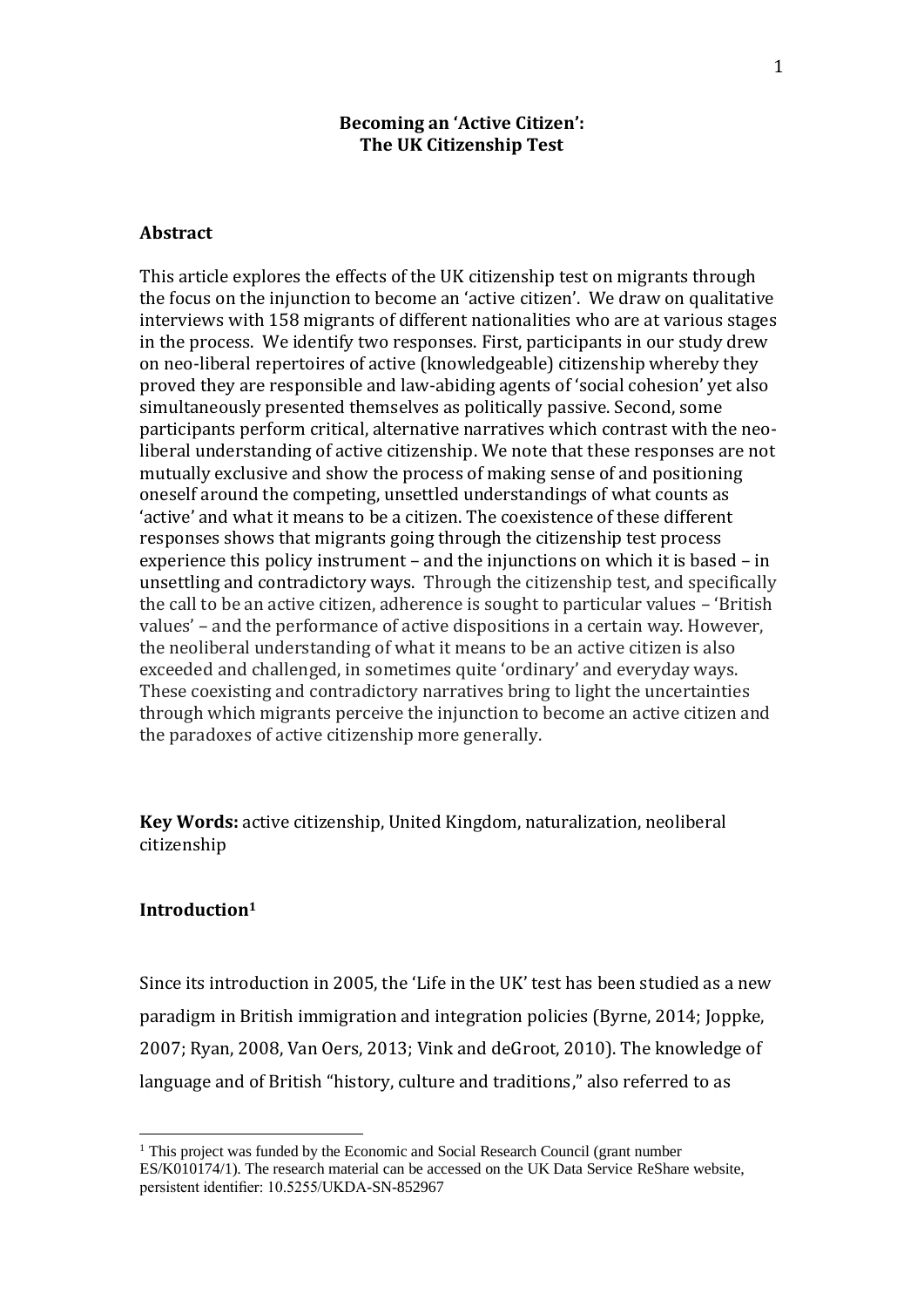knowledge of life in the United Kingdom, becomes an objective that migrants have to prove they have achieved via citizenship testing before they can become citizens or long-term residents (Kostakopoulou, 2010; Van Houdt, Suvarierol and Schinkel, 2011; Schinkel and Van Houdt, 2010). Throughout this journey <sup>2</sup> migrants have to prepare and pass the Life in the UK citizenship test as well as other tests in some cases<sup>3</sup>, attend a citizenship ceremony, and go through multiple administrative procedures and interviews.

The focus of this article is to explore the effects of the UK citizenship test on migrants through the focus on the injunction to become an 'active citizen'. We analyse how migrants experience the demand to become an active citizen in and through the UK naturalization process. More generally, we explore the stakes around what counts as 'active' (Neveu 2015) and, specifically, who counts as an active citizen. <sup>4</sup> We argue that, at this insertion point of policy into everyday life (McNamara & Roever 2006), it becomes possible to render 'visible and uncomfortable – the network of assumptions that sustains and supports the existing field of distinctions, regulations and practices' through which citizenship is defined (Clarke and Newman 2009) in (Neveu 2015: 150).

We conceive of the naturalization process as a tool of institutional 'filtering' (Kostakopoulou 2006), reinforcing external borders while transforming and improving those allowed to apply to naturalise. The requirement to be an 'active citizen' invokes 'transformative intent' (Menjívar and Lakhani 2016), that seeks

<sup>2</sup> The naturalization process was presented as a "Journey to Citizenship" by the Home Office; with citizenship as a "continuous process" in which the formal acquisition of citizenship was "only the starting point" (Kiwan, 2008: 66). Under the Coalition Government of 2010 the preparatory handbook was renamed "A Guide for New Residents".

<sup>3</sup> An example would be those entering the United Kingdom via spouse reunification who would need to pass and IELTS exam or its equivalent.

<sup>4</sup> We wish to clarify that, more generally, we do not call for reviving a more participatory, 'civic republican' tradition. We reject this move, not least given the historical roots of this tradition in slavery which is constitutive, not an accidental feature of the republic (Bassel, in progress). Anne-Marie Fortier reveals the role of colonial legacies 'lining the language requirements in Britain' (2018: 1266) in her study of the naturalization process in the UK. We understand the field of 'active citizenship' to be constituted by these colonial legacies. It is beyond the scope of this article to unpack these legacies, however, which we do elsewhere.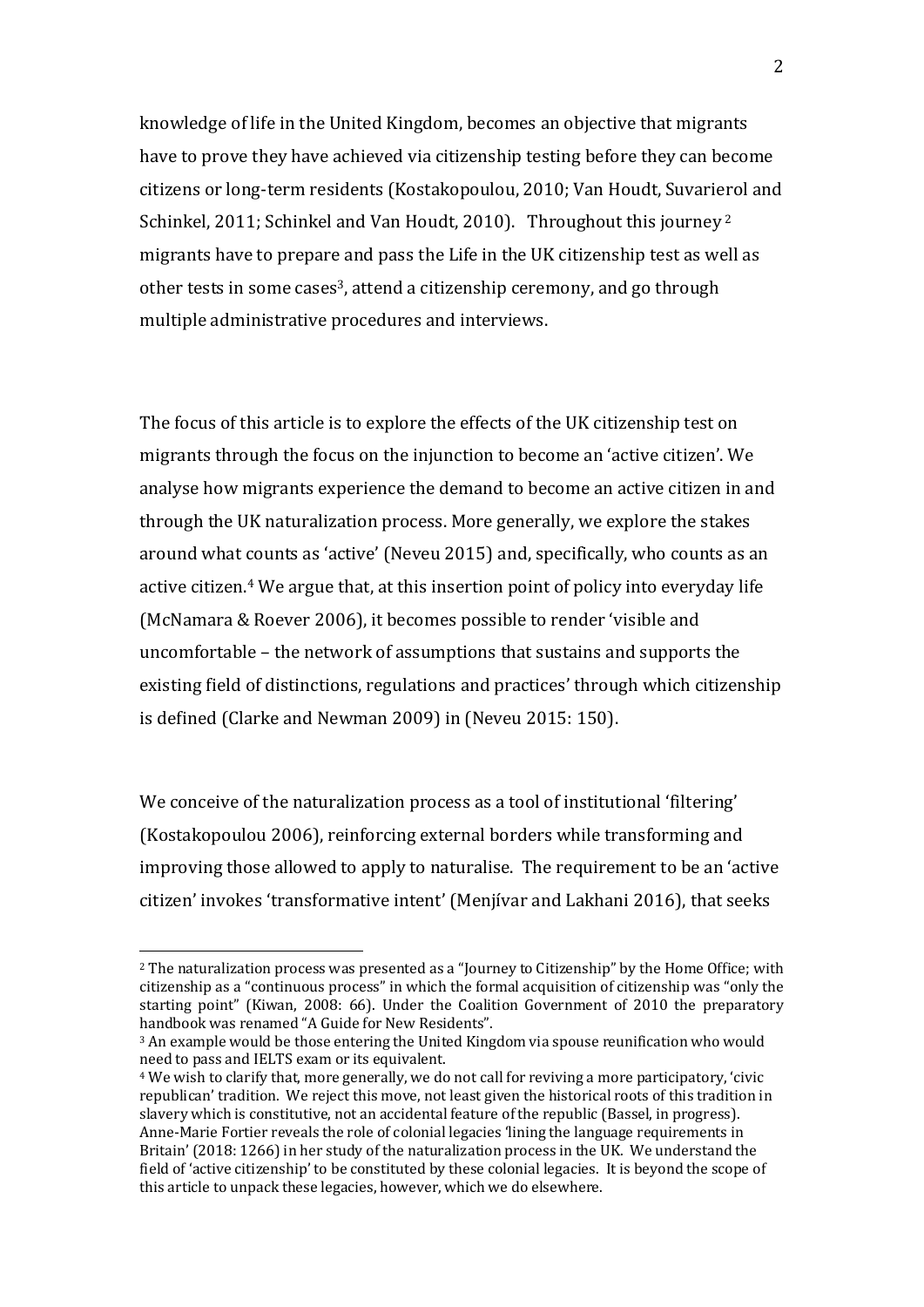to 'nudge' (Thaler and Sustein 2009; Room 2016) or change behavior (Perri 6 et al. 2010; Bartram, 2019). Migrants are one group among many who are required to be active citizens (see Clarke et al. 2014, Ch 4, for a broader discussion). While our empirical work highlights the specific experiences of migrants, it also speaks to the ways different social groups, not only migrants, are called upon to be certain kinds of active citizens who increasingly must 'earn' citizenship (Kostakopoulou 2010; Monforte et al. 2019). <sup>5</sup> Yet the experiences of required active citizenship through naturalization are particularly revelatory because 'the artifice and precariousness of citizenship appear better when it is inscribed as a recent acquisition' (Derrida 1998: 101, in Khan and McNamara 2017: 457).

We consider how migrants' conceptions and practices of 'active citizenship' relate to official accounts, sometimes endorsing (and performing) it and other times revealing its tensions and contradictions. We identify two responses. First, participants in our study drew on neo-liberal repertoires of active (knowledgeable) citizenship whereby they proved they are responsible and lawabiding agents of 'social cohesion' yet also simultaneously presented themselves as politically passive, referring to individual rather than collective ways of being an active citizen (Brown 2003). Second, some participants perform critical, alternative narratives which contrast with the neo-liberal understanding of active citizenship. We note that these responses are not mutually exclusive and show the process of making sense of – and positioning oneself around – the competing, unsettled understandings of what counts as 'active' and what it means to be a citizen. Through these responses we show how prescriptive and depoliticised neoliberal versions of active citizenship as a 'tick-box' exercise coexist with forms of collective engagement and action that exceed or do not fit in the prescribed idea of 'active citizenship'. Our general argument is that the

<sup>5</sup> Active citizenship has been invoked in the UK across different areas of social and political life and social policy: workfare and voluntarism (Fuller et al. 2008), foodbanks (Garthwaite 2017), citizenship and naturalisation (as we explore here) but also citizenship education (Crick 2010, Davies 2012), urban policy and community development (Marinetto 2003), volunteering (Fuller et al. 2008, Davies 2012).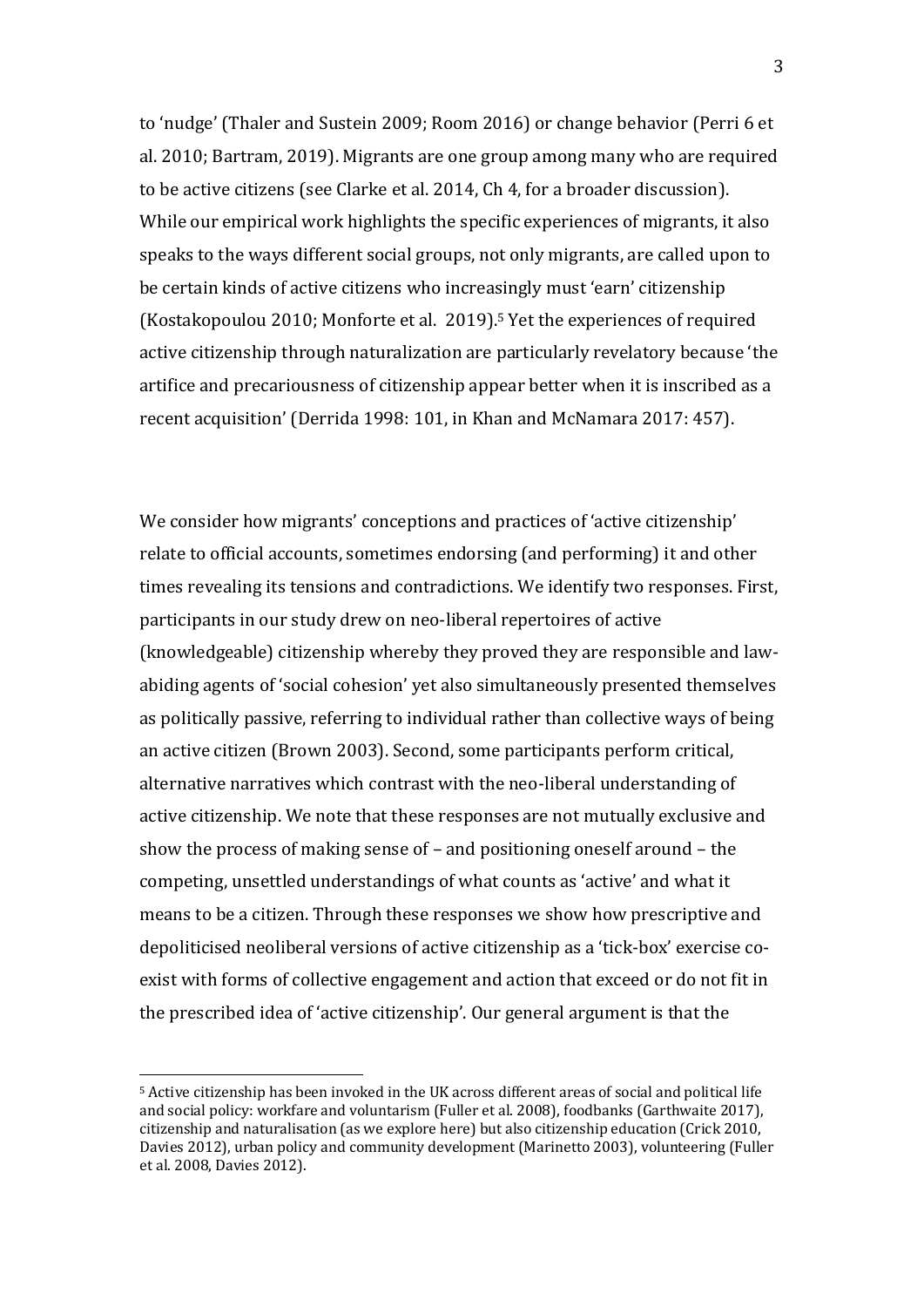coexistence of these different responses shows that migrants going through the citizenship test process experience this policy instrument – and the injunctions on which it is based – in unsettling and contradictory ways. Taking a view of 'active citizenship' from below, we argue that citizenship is always *in the making*  (see Clarke et al. 2014 on citizenship as *imparfaite*), always invested with meanings that are reworked, refashioned and realigned in specific times and places and disputed by different actors (Clarke et al. 2014: 6). We show that these reworkings are particularly significant in the UK context, due to the intensification of citizenship as a technology of governance in the last decades (Tyler and Marciniak, 2013: 144). Through the citizenship test, and specifically the call to be an 'active citizen', adherence is sought to particular values – 'British values' – and the performance of 'active' dispositions in a certain way. However, the neoliberal understanding of what it means to be an 'active citizen' is also exceeded and challenged, in sometimes quite 'ordinary' and everyday ways. This excess suggests that the necessary 'desire' in participation and integration (Fortier 2017) has not been 'manufactured' (Merolli 2016) in a totalizing and complete fashion (see also Bartram, 2019). These coexisting and contradictory narratives bring to light the uncertainties through which migrants perceive the injunction to become an 'active citizen' and the paradoxes of active citizenship more generally.

Our analysis is based on 158 in-depth interviews with people preparing for the test or having taken the test in two highly diverse cities in England (Leicester and London).<sup>6</sup> We interviewed people at different stages of the citizenship process who, for example, were considering entering the test process; had gone through the process and passed the test; had gone through the process and failed the test; were in the preparation process through colleges, migrant advocacy organisations, private providers; had just taken the test; underwent the

 $6$  Leicester is one of the main 'minority-majority' cities in the UK, where non-white residents are in the majority. London boroughs range in diversity, with the proportion of the White ethnic group at 59.8 per cent, in 2011 (Office of National Statistics 2012).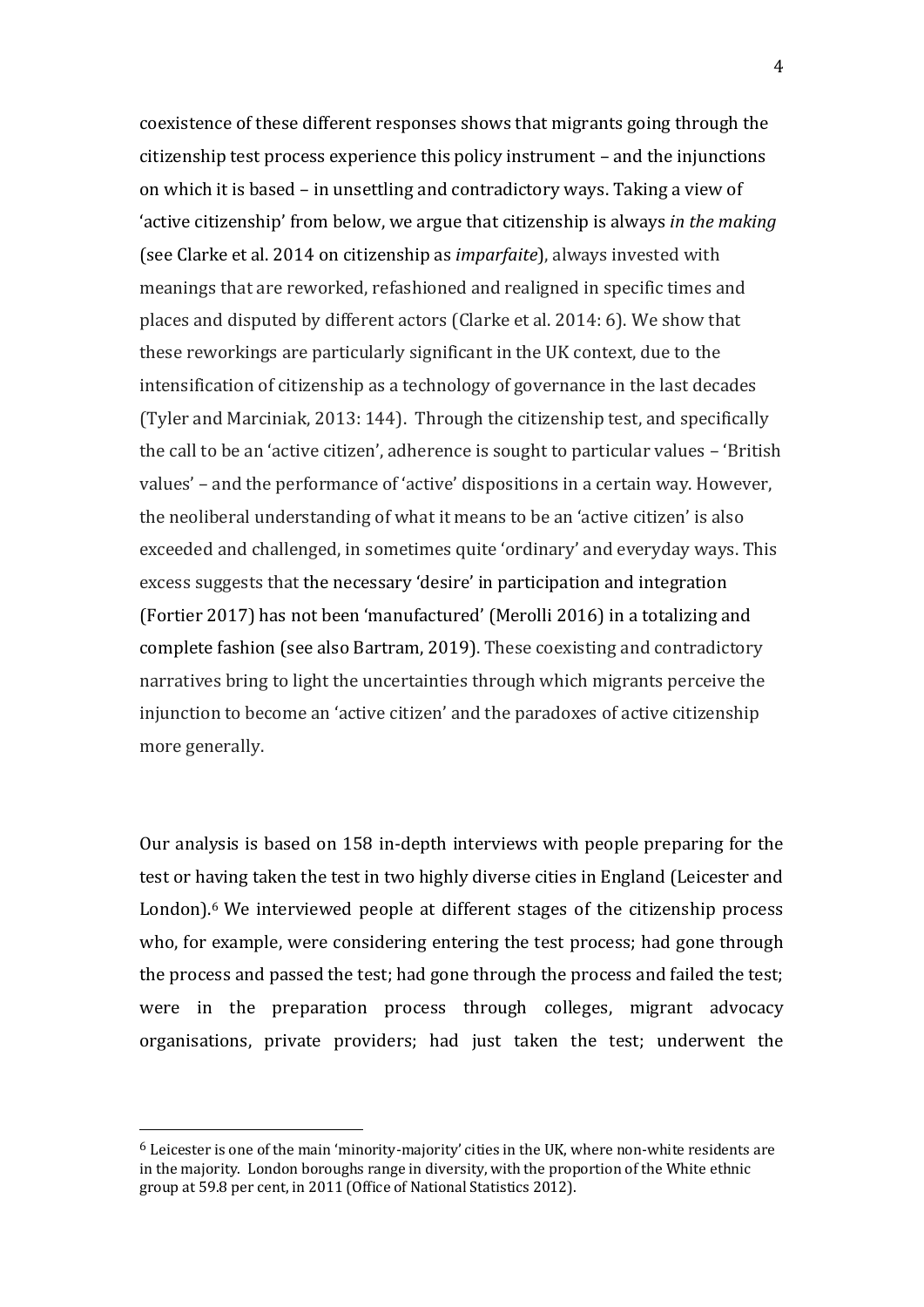ceremony; had a passport interview which, while not formally part of the process, was perceived to be so by participants.

Our sample is composed of participants with different migration trajectories, social backgrounds, nationalities, and personal characteristics: we interviewed participants from 39 nationalities, 63 men and 95 women, $\frac{7}{1}$  ranging from less than a year-over 20 years in the UK (the average was 9.8 years), and a variety of legal statuses (e.g. UK citizens, EU citizens, Indefinite Leave to Remain, Applying for Indefinite Leave to remain). We accessed participants primarily through migrant advocacy and community organisations, colleges providing language training and snowball sampling. The interviews were conducted from April 2014 to March 2016.

We note here the difficulty of imposing a quantitative logic on this qualitative study when presenting our findings. We observe different responses to the state's injunction to become an active citizen. However, these responses cannot be systematically linked to specific groups of individuals composing our sample. This is due to two factors. First, one-third of the sample did not fully express themselves on the questions related to political participation. Second, our analysis shows that many participants formulated ambivalent positions, where different responses to the injunction to become 'active citizens' were mixed together. We have selected quotes for this article where there was a clear statement about the theme of 'active citizenship', and we provide suitably anonymised background information about the participant who is speaking. The quotes that we selected correspond to 'ideal-types' that enabled us to distinguish between different positions in relation to the 'active citizenship' component of the Life in the UK test. We do not note a specific set of demographic characteristics associated with one of the two positions for which quotes are provided here. We first provide background to the emergence of the UK citizenship test and 'active citizenship' more specifically. We then explore the two responses that emerge from the analysis of participants' interviews: 1) Becoming a neo-liberal active citizen: narratives on law abidingness and

<sup>7</sup> Please see (Bassel, forthcoming) for further discussion on gender and deservingness.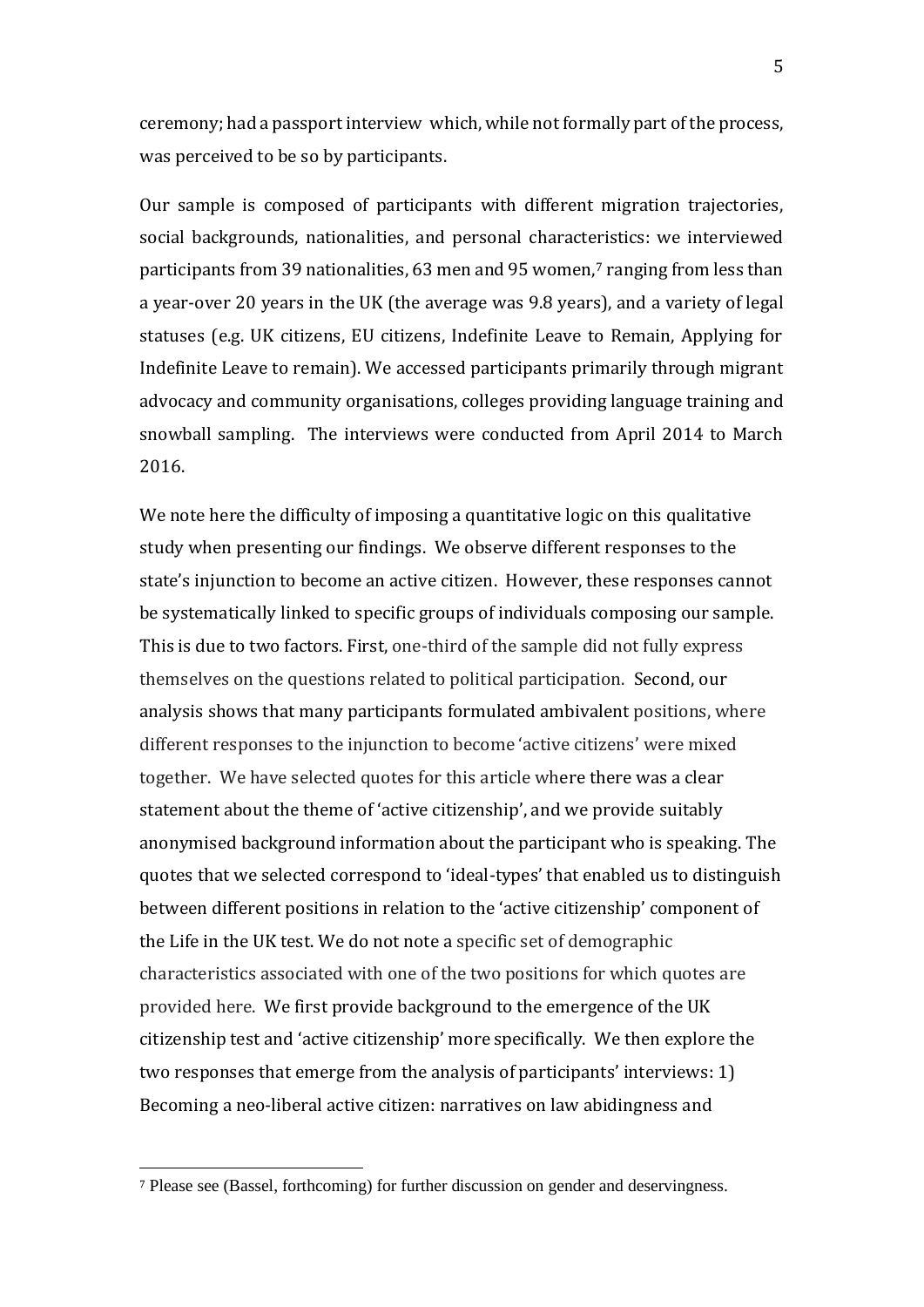responsibilisation and the avoidance of politics; 2) Alternative narratives of 'active citizenship'.

### **Background**

The UK citizenship test was introduced by the New Labour government in the wake of civil disturbances in the northern towns of Oldham, Burnley and Bradford in 2001. As Turner (2014: 337) notes, the framing of these disturbances is very significant: the citizenship test was perceived as the solution to the perceived lack of cohesion and integration of longstanding minority communities (see also Fortier 2008). For instance, the Independent Community Cohesion Review Team (2001) or 'Cantle Report' identified a lack of community cohesion as the root cause of the civil disturbances in 2001, requiring a 'meaningful concept of citizenship' that would foster loyalty to the nation. This suggestion was in turn taken up in the *Secure Borders Safe Haven White Paper*  (2002), and then formalised through the *Nationality and Immigration and Asylum Act* in 2002. Specifically, the White Paper, *Secure Borders, Safe Haven*, promoted the necessity for migrants to learn English and a citizenship test in order to '... strengthen the ability of new citizens to participate in society and to *engage actively* in our democracy' (Home Office 2002: 12) in (Khan 2019: 23, emphasis added).

The notion of active citizenship has been disputed yet shared as a policy project by different political parties in Britain<sup>8</sup>, particularly from 1980s onwards (Marinetto 2003: 107). Multiple aims have included combatting perceived apathy and social fragmentation as well as promoting self-reliance and responsibilised citizens, and loyalty to the nation (Bartram, 2019; Turner 2014). The idea of active citizenship can serve as a vehicle for neoliberal and nationalist demands (Mustafa 2016), express a logic of voluntarism (Fuller, Kershaw and Pulkingham 2008), and act as an antidote to what is perceived to be a decline

<sup>8</sup> Davies underscores affinities between New Labour and Conservatism in 'active citizenship' policy (Davies 2012) noting the 'continuities in the "social dimension" of an ongoing hegemonic project, whose objective is to overcome the 'weak citizenship' characteristic of neoliberalism by mobilising citizen assent'.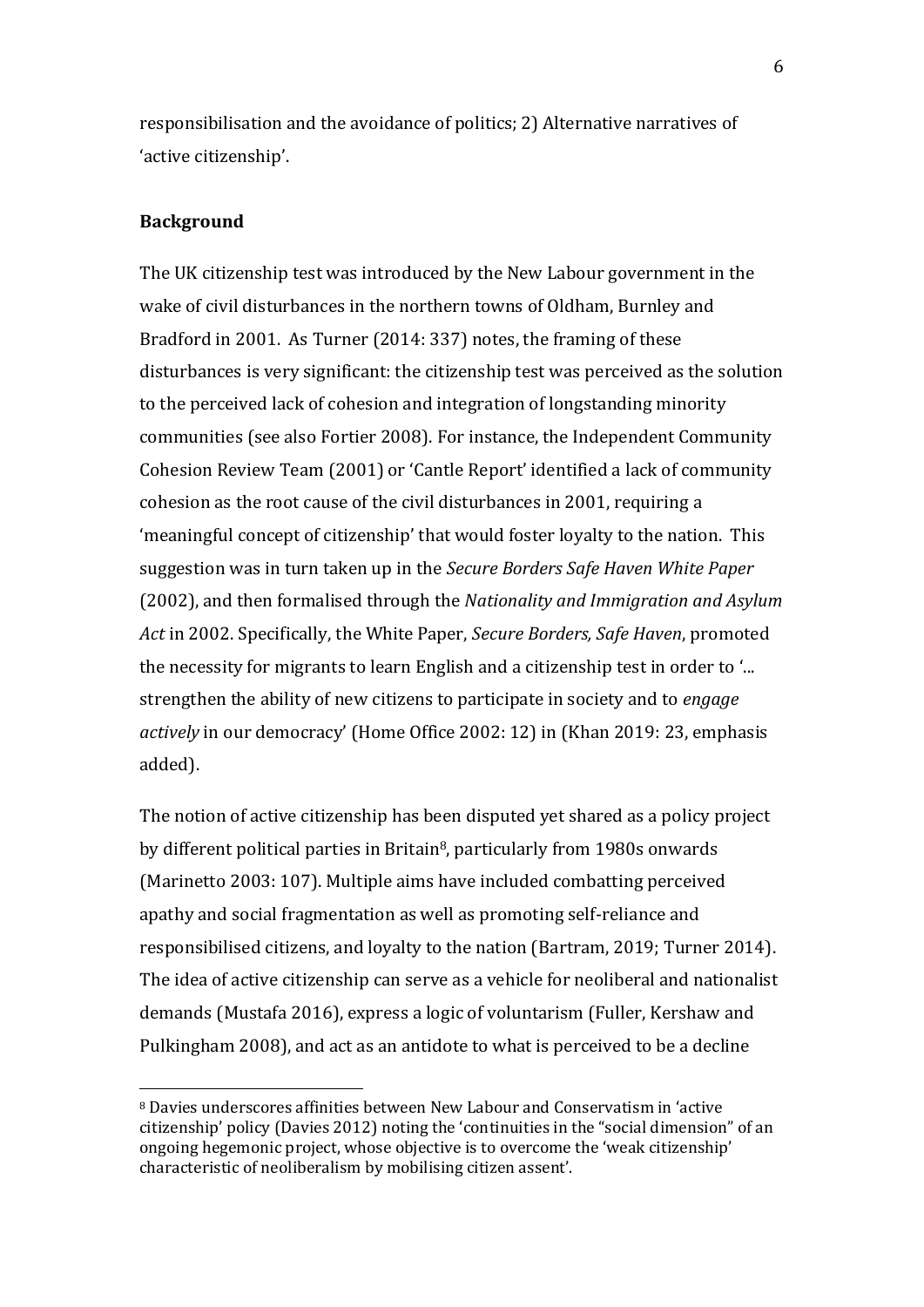and weakening of citizenship and political engagement (Turner 2016). Proof of passing tests such as the Life in the UK provides an evidential basis that migrants are exhibiting the symbolic value of engagement and adherence to 'British values' that testing seeks to elicit.

When the Life in the UK test was designed, the reference to active citizenship could be seen by some as a measure that was to be helpful, not restrictive, with integration as its goal (Kiwan 2008; Meer et al. 2019). For Labour Government advisor Bernard Crick, citizenship education more generally was squarely located in the civic republican tradition, to:

aim at no less than a change in the political culture of this country both nationally and locally: for people to think of themselves as active citizens, willing, able and equipped to have an influence in public life and with the critical capacities to weigh evidence before speaking and acting; to build on and to extend radically to young people the best in existing traditions of community involvement and to make them individually confident in finding new forms of involvement and action among themselves (cited in Crick 2010: 22-3).

In his view 'active citizenship' involves 'individuals voluntarily acting together for a common purpose'. Rather than demanding good citizenship, invoking the rule of law and requiring good behaviour it is 'people combining together effectively to change or resist change. I call that true citizenship' (2010: 23-4).<sup>9</sup>

However, as many studies have noted (Turner 2014; Löwenheim and Gazit 2009; Monforte et al. 2019; Schinkel et al. 2010), the notion of active citizenship (as part of the Citizenship test) has become increasingly restrictive and limited to a neo-liberal understanding of citizenship, in particular in the British context of a turn from multiculturalism to more assimilationist policies in which migrants have to 'prove' that they can participate in society (Turner, 2014; Van Oers, this issue). In particular, this view constructs the active citizen through a logic of

<sup>9</sup> It is significant to note that in the broader field of active citizenship policy, there was significant continuity with the shift from Conservative to New Labour government in the early 2000s when the citizenship test process was being formulated. Citizenship education more generally maintained a conservative orientation toward rebuilding social capital in the face of social fragmentation, rather than fostering critical citizen dispositions (Davies 2012: 10).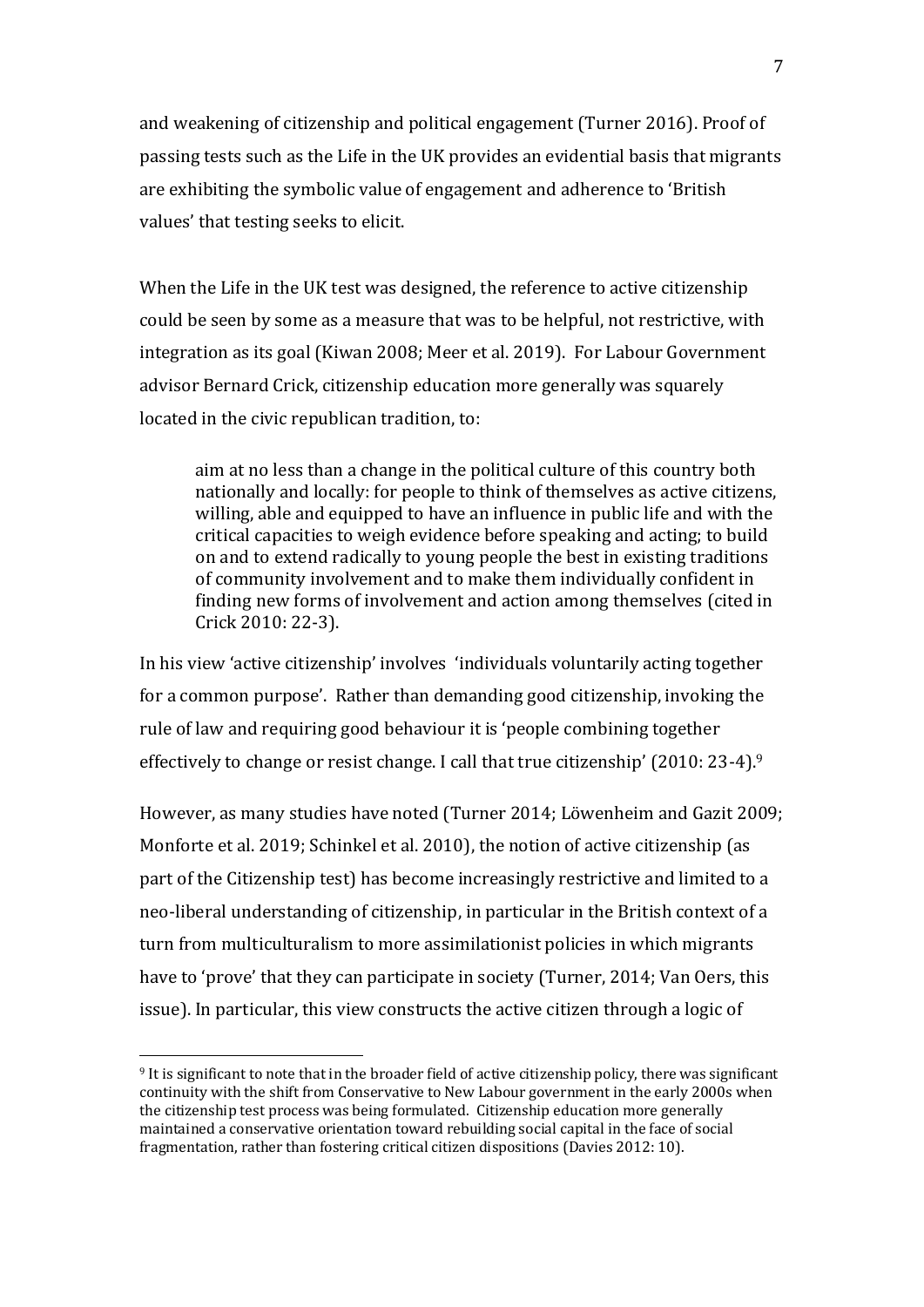responsabilisation. As Lemke (2001: 201) argues, '…neoliberal forms of government feature not only direct intervention by means of empowered and specialized state apparatuses, but also characteristically develop indirect techniques for leading and controlling individuals without at the same time being responsible for them.' From this perspective, the test puts forward an understanding of what it means to be an active citizen that focuses on the responsibilisation of new citizens, a disciplinary function that can be channeled through the demand to be active and docile. This injunction to become a 'responsible' citizen emerges in several ways as Turner (2014) points out. It brings together responsibility, empowerment and self –improvement as key attributes to be learned and displayed in the citizenship process, 'whilst concealing all of the coded and implicit connections this has to certain economic, cultural and social forms of capital – communication skills, access to resources, economic *solvency*, etc' (Turner 2014: 342).

This neoliberal definition of active citizenship connects to a broader move away from the welfare state, as debates around the idea of 'Big Society' have shown. These debates have framed social problems as related to a lack of social cohesion and lack of responsibility on the part of citizens. The Big Society projects aimed to give communities more powers; encourage people to take an active role in their communities; transfer power from central to local government; support coops, mutual, charities and social enterprises. In doing so, it promoted a vision of society that made individuals responsible for their own problems and that aimed to encourage active, responsible citizens to engage in their community, in a context of cuts in government funding. 10

The definition of active citizenship through the idea of responsibilisation is already visible in the 2009 *Borders, Citizenship and Immigration Act*. In this document, 'earned citizenship' was formalized in the form of 'probationary

<sup>10</sup> See the core UK Coalition government document 'Building the Big Society', in which from 2010-2015 the Conservative and Liberal Democrat coalition government expressed these objectives (see also Scott 2011, Garthwaite 2017).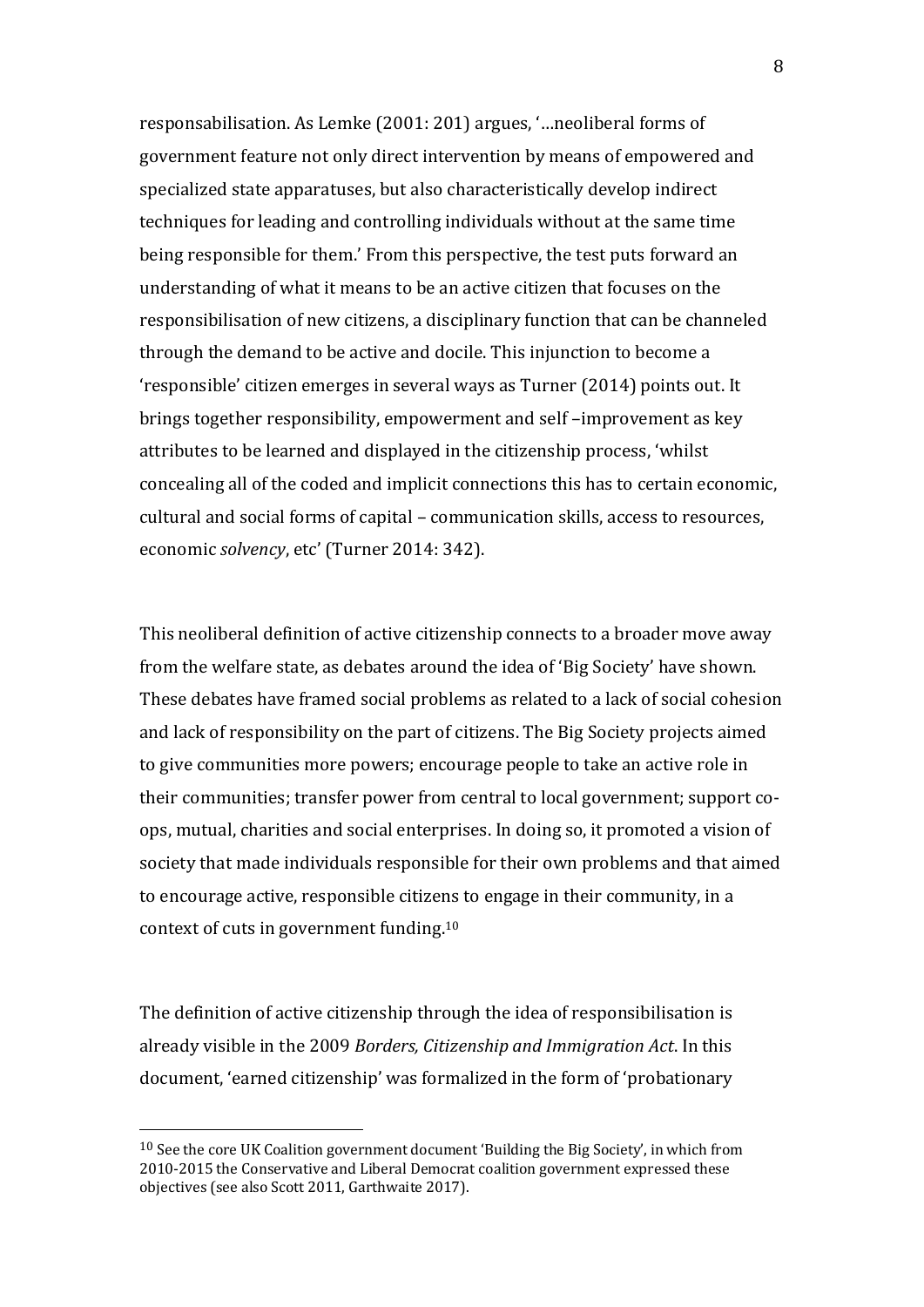citizenship' whereby migrants would first be granted temporary residence status (for a period up to 5 years), then allowed to progress to probationary citizenship (for a minimum of 12 months) to finally reach permanent residence, i.e. British citizenship.<sup>11</sup> As Puzzo (2016: 4) notes, conditions were attached to probationary citizenship, particularly that applicants "*make the right contribution to the country*". Moreover, the notion of 'active participation/contribution' to British society as deployed in this proposal was ambiguous requiring proof of good character and tax payment as well as positive interaction with the local community (Puzzo, 2016: 4). This emphasis demonstrated the importance and arbitrariness of what was considered active citizenship when it was a formal, explicit requirement of the naturalization process. While formally abandoned by the Conservative-Liberal Democrat Coalition government in 2011, as it was considered to be too complex and bureaucratic, its legacy is still operating in the test materials and requirements of immigrants. We agree with Puzzo (2016: 4) that the subsequent amendment to the process 'has not modified the overwhelming spirit of the definition, citizenship under the coalition and now the Conservative government remains prescriptive and utilitarian: the right to stay must still be 'earned' by prospective citizens'. Active citizenship has been reformulated, rather than disappearing, as part of a broader neo-liberal understanding of citizenship.

The intent to make active citizens through this specific lens is evident in the prescriptive test preparation materials, specifically the third edition of the official 'Life in the UK' handbook:

Becoming a British citizen or settling in the UK brings responsibilities but also opportunities. Everyone has the opportunity to participate in their community…Although Britain is one of the world's most diverse societies, there is a set of shared values and responsibilities that everyone can agree with…Taking on these values and responsibilities will make it easier for you to become a full and active citizen

(Home Office 2015: 153-4)

<sup>11</sup> The probationary period prevented migrants from having full access to a range of benefits available to permanently settled foreign residents.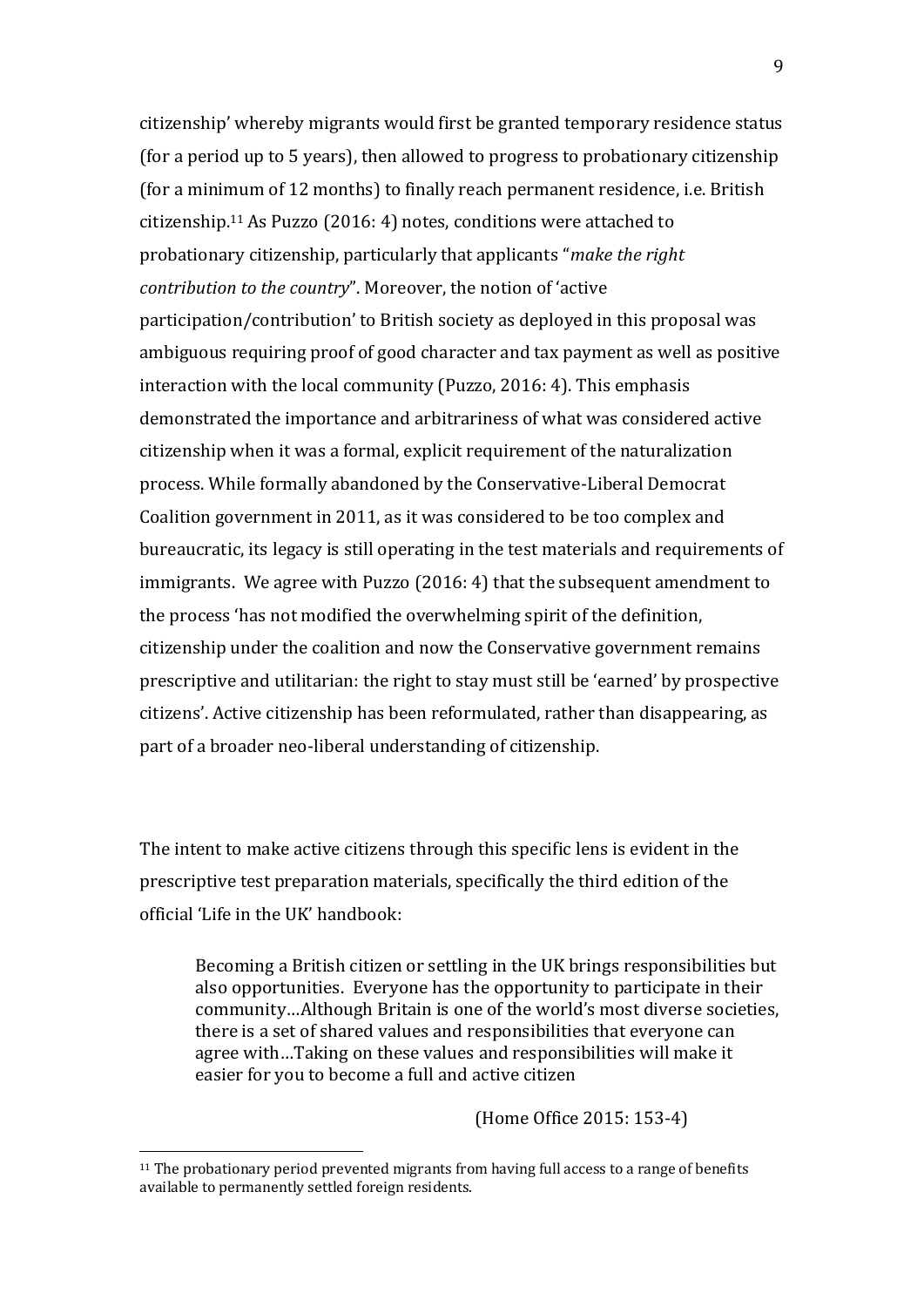Similarly, the handbook reminds applicants of their 'role in the community', and 'values and responsibilities' such as 'being a good neighbor', 'getting involved in local activities'. They are then told how they 'can support [their] community' which includes jury service, helping in schools, school governors and school boards, supporting political parties, helping with local services, volunteering, blood and organ donation, looking after the environment. Also, the handbook provides practical information about voting and contacting elected members (Home Office 2015: 126), income tax and National Insurance number (ibid, 150- 1), domestic violence (ibid, 149) Female Genital Mutilation and forced marriage, reporting extremism (ibid, 143) but not, for example, trade union information, arguably an important form of 'active' citizenship. Instead, the handbook notes under the heading on 'Problems in the economy in the 1970s' (2015: 66): 'Many industries and services were affected by strikes and this caused problems between the trade unions and the government. People began to argue that the unions were too powerful and that their activities were harming the UK.' 12

In the following sections, we turn to participants' responses to the injunction to become an 'active citizen' in this specific way. We underline in particular the contrast between narratives that endorse a neoliberal understanding of 'active citizenship' and those that open the way for alternatives visions of what it means to be an 'active citizen', as well as their co-existence and overlap with each other. In doing so, we highlight the contradictions and uncertainties that are at the core of how migrants experience the citizenship test.

# **Becoming a neo-liberal active citizen: narratives on law abidingness, responsibilisation and the avoidance of politics**

 $12$  At the time of finalizing this manuscript, historians were calling for a correction of the way the history of slavery and colonialism in the UK are presented in the handbook 'Home Office urged to correct false slavery information in citizenship test' *The Guardian* 22 July 2020, an issue we note elsewhere (Bassel et al. 2018; Bassel, in progress). See also El-Enany 2020.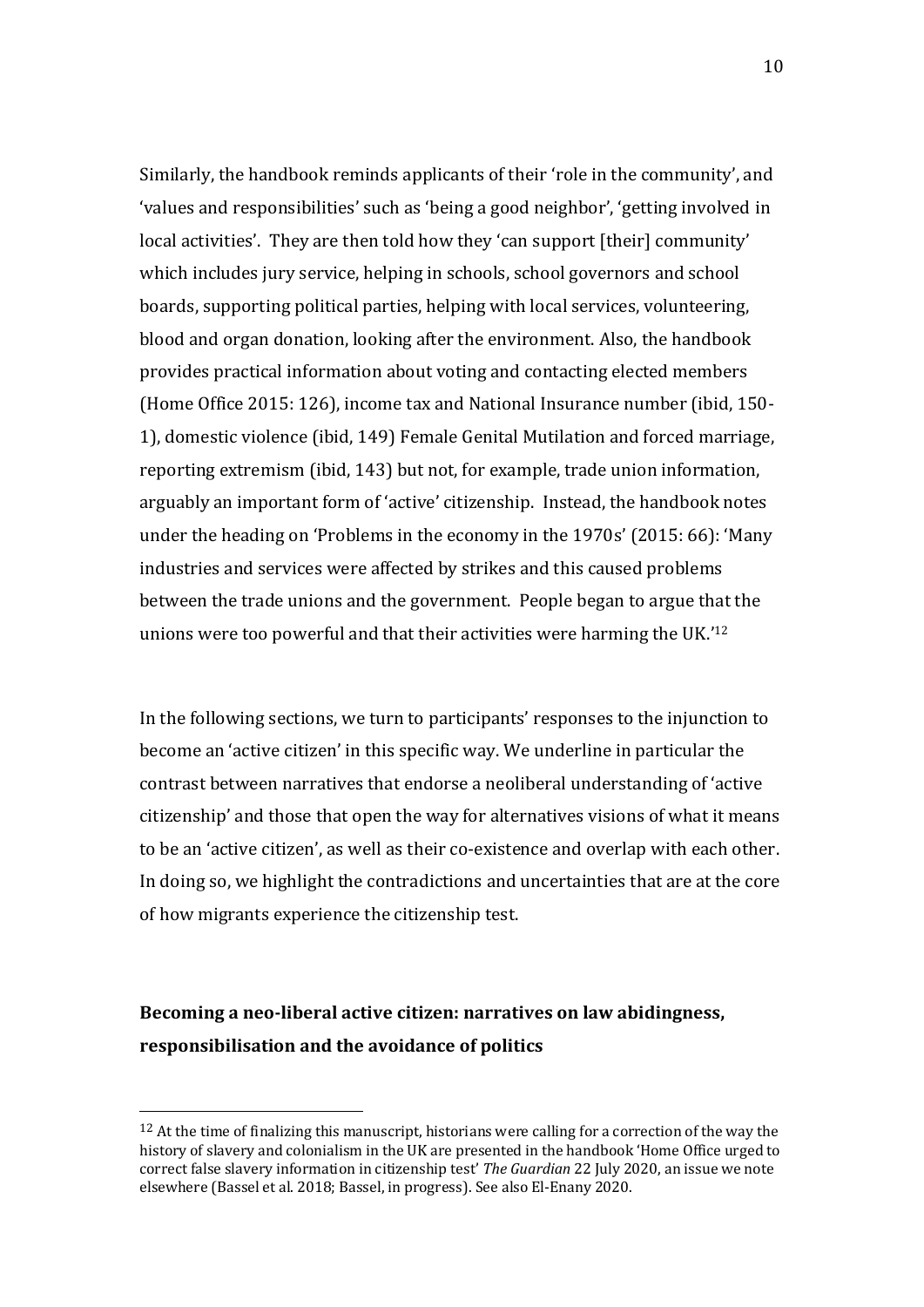As the overview above has shown, the aims expressed within the official test materials cast the test itself as an 'opportunity' to acquire the necessary knowledge to enable political and civic participation through the idea of 'good citizenship' (law abidingness) and responsibilisation. For some participants, the knowledge conveyed in the test was 'useful' for political life in helping to know the system, and how and when to vote specifically. In the case of a Canadian participant 'understanding the political system and voting, and all that. Yeah, yeah, that's, that's totally good. I think it was probably more the cultural and sport bit that I wouldn't have thought was really necessary' (LN7613, Male, Canada, in UK 9 years, citizen with postgraduate level of education, currently working in the private sector). Similarly, an Iraqi participant found learning about the process useful:

- LC11 Useful about citizenship, about how life in UK, how you living in UK, how was history and UK, how about elections and UK, how many years getting to people for going to vote. Every four years, yeah?
- I Yeah
- LC11 And where is House of Commons, where is parliament in England, in London, they show you everything and they tell me everything about asking something, questioning something, I get just beginning useful things

(LC11, Male, Iraq14, in UK 11 years, citizen, College level education, did not specify an occupation)

Yet knowledge of politics was also interpreted as the ability to be law abiding, as in the two examples here:

- LN20 I am not [interested in politics] because my country's politics is not good that's why
- I And here are you more interested here?

<sup>13</sup> Characteristics of each participant cited are provided in the text along with this reference indicating interview number and location, LN being 'London' and LC 'Leicester'.

<sup>&</sup>lt;sup>14</sup> Nationalities and occupations are referred to in more general terms where required to ensure anonymity.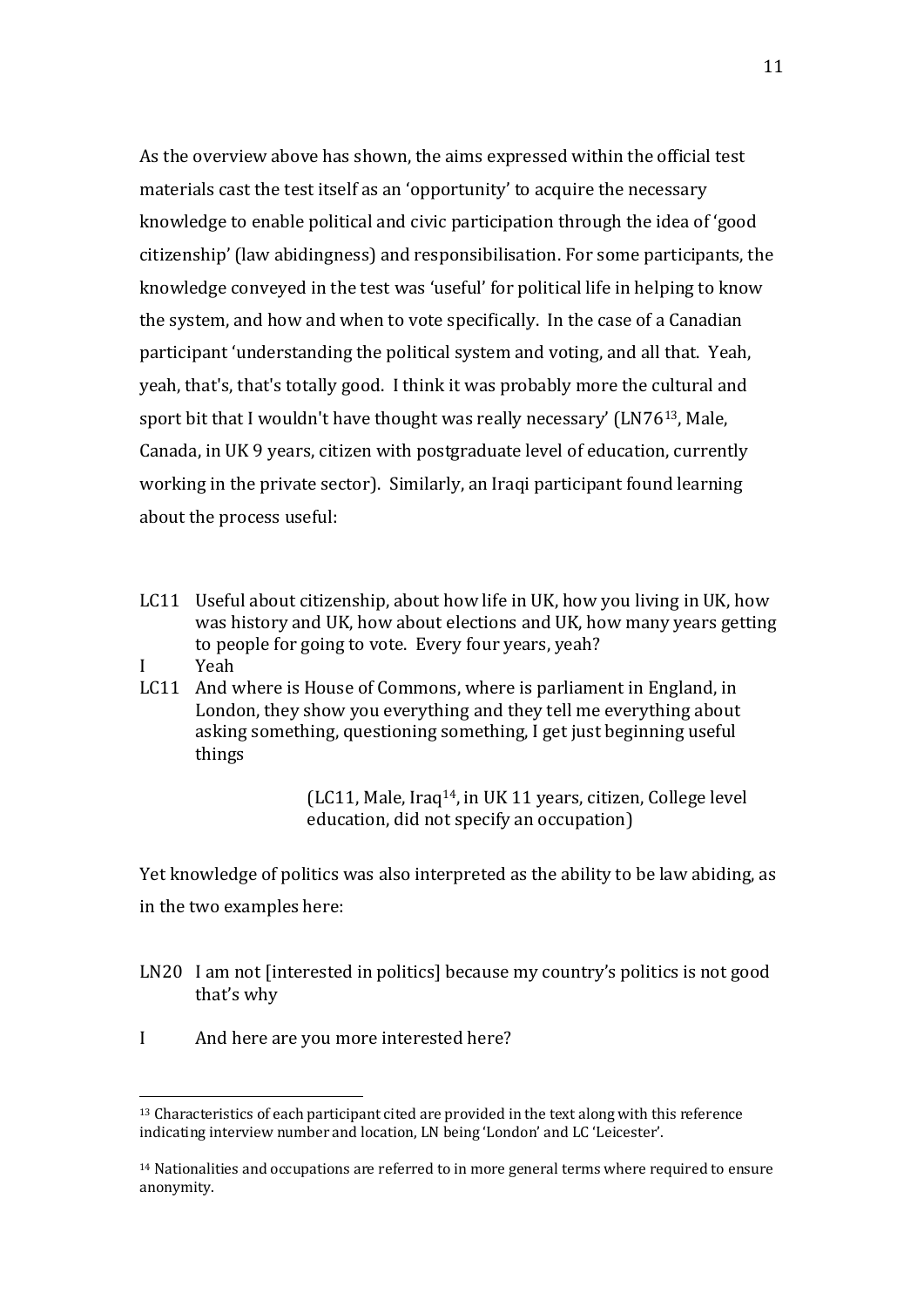LN20 The same [laughs]

I Do you think from the test so far, have you learnt anything about politics?

LN20 Yes

I What has been useful?

LN20 In politics we can learn about country's rule basically country's rule. Laws and something. Law is something important for us and that's what

> (LN20, Female, Bangladesh, in UK 4 years, ILR, secondary level of education, specified holding no formal occupation)

LN24 I learnt a lot about politics that every 5 years the MP need to change and I learn about the law as well…It is really useful. To be honest, it was useful for me to know wherever you go also what will happen when you got a family, what are you going to do? And your work is next and the law is going to change because in this country it's a big thing if you do not know and you did not follow the law

> (LN24, Female, Philippines, in UK 7 years, ILR, college level of education, occupation in education)

The significance of politics in both examples translates into the importance of law abidingness and individual responsibilisation. Citizenship is understood as knowing the rules and complying with them, not as challenging authority and holding institutions to account.

These responses raise earlier criticisms of the mechanics of the British naturalization process, and the kind of citizens it would produce. These criticisms noted that 'the typical citizen is an obedient rule-follower' (White 2008: 225–6) who can 'efficiently tick boxes' (227) to prove their good citizenship, rather than an individual who can be reflective, critical and identify with 'what determines the quality of life in a democratic community' (White 2008; 228, 230 in Meehan 2010: 121).

Our analysis shows that some participants work within this rubric of responsibilisation, accepting the parameters of active citizenship as set by the process and political context. They suggest experiencing a sense of political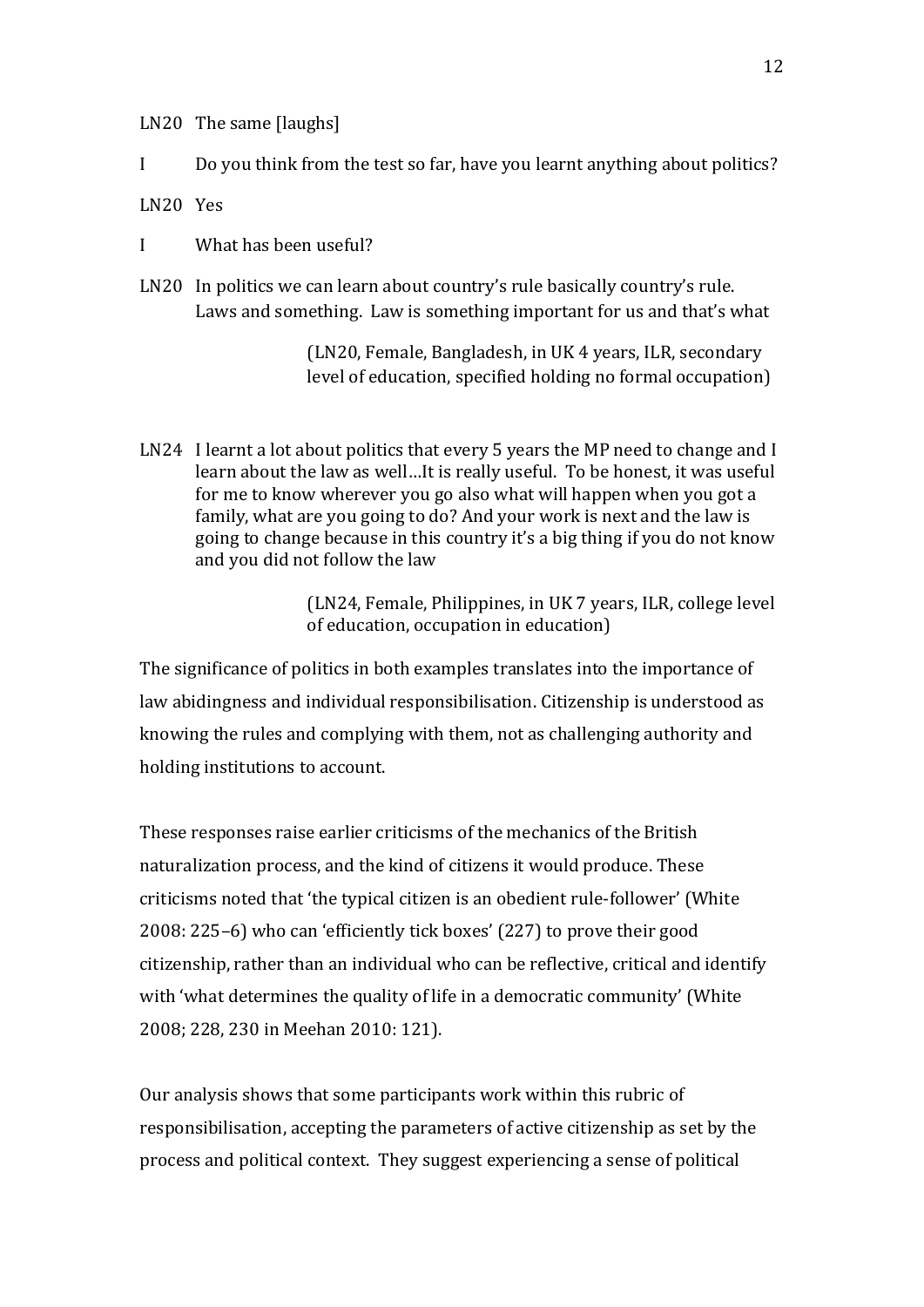efficacy, the ability to 'make a difference', within pre-set norms of which they are knowledgeable:

I Do you think it's possible for migrants coming here to make a difference in terms of influencing politics through voting and meeting members of parliament or councils?

LN24 You means it's a big influence

- I Can you make a difference?
- LN24 Yeah you can make a difference yeah especially when you explain it nicely yeah it's really makes big difference

(LN24, Female, Philippines, in UK 7 years,

ILR)

This is a self-presentation as an active citizen who draws on existing rules to participate in public life, but 'nicely': they are not necessarily questioning or disrupting existing arrangements.

These narratives demonstrate the unsettled meanings embedded in neoliberal 'tick box' injunctions to active citizenship. As shown for example by Brown (2003) and Hay (2007), the neo-liberal understanding of 'active citizenship' can also lead to processes of depoliticisation, though which individuals come to avoid depicting issues as public problems. These processes are apparent in participants' narratives, in particular those with the most precarious legal status. As a matter of fact, legal status clearly conditioned the way in which participants responded to us in general, and in particular their willingness to discuss politics. In many cases, participants with citizenship describe the feeling of security and freedom to express yourself that the passport provides.15 When asked if they learned much about politics some participants who didn't have citizenship (yet) resisted this discussion altogether: 'I am not sure I wanted to' (LN14, Female, Nigeria, 2 years 4 months, applying for Indefinite Leave to Remain (ILR), College

<sup>15</sup> For example, LN3, Female, Iran, in UK 18 years, citizen.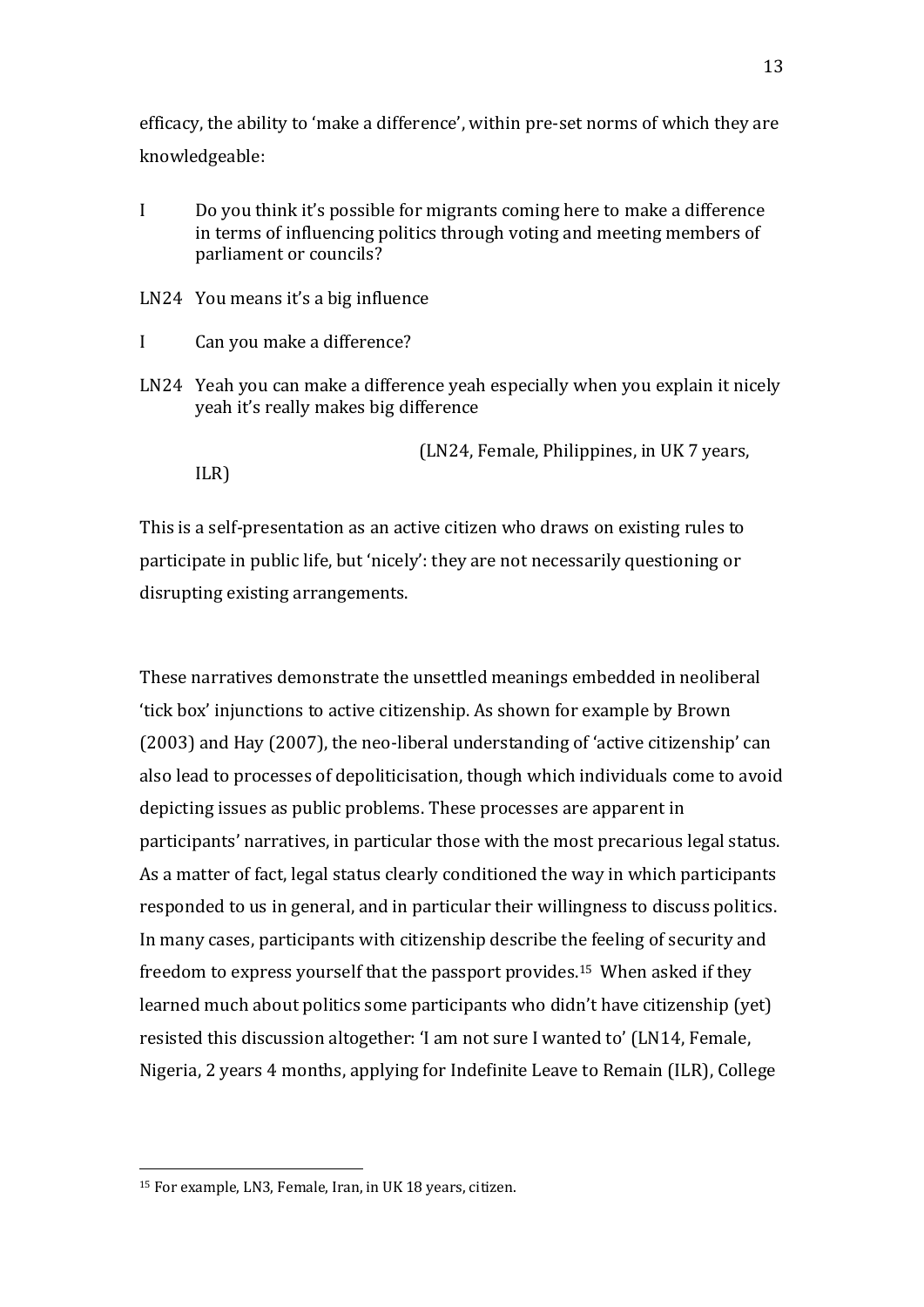level of education, current occupation is housewife and previously worked in education).

This reticence could be further reinforced by past experience. For example, two participants from Somalia referred to politics as 'always poisonous' or something that 'will kill you' (LC21, Male, Somalia, in UK 16 years, citizen, Secondary level of education, occupation is self-employed and factory work; LC17 Male, Somalia, in UK 13 years, citizen, has Secondary level of education, occupation in Retail). But this does not have to follow, and past experience of political repression can also be followed by high interest in politics in the UK context and discussion of this interest and engagement with us in the interviews (see also Bilodeau 2008).16 In a sense, the citizenship process in these cases fails to 'manufacture' the necessary 'desire' in participation and integration promoted (Merolli 2016) and there are pre-existing and understandable reasons for this. We are, therefore, mindful of the ways in which past experience and current legal status might condition responses.

In different ways, many participants presented themselves as politically passive (Brown 2003), disinterested, avoiding politics altogether. The need to 'earn' citizenship through responsibilisation can lie alongside the refusal – or perceived inability – to create a collective mind (Brown 2003). Here avoiding politics overlaps with responses that reproduce the idea of law abiding, responsible citizens. One participant attributed a sense of constraint, and political passivity, to perceived lack of political efficacy:

- I Do you feel it's possible for migrants to influence politics so I mean through voting, meeting councillors do you think their voice is heard, they get through to politicians?
- LN28 You would be heard if they wanted it to but not a lot of them feel like they can so they don't, I mean not a lot of people believe they voice can be heard but they don't try I don't think there' s many people who go out of their way to rally together and try to make a difference

<sup>16</sup> For example, LN31, Female, East European, in UK 24 years, citizen, please see details in the text.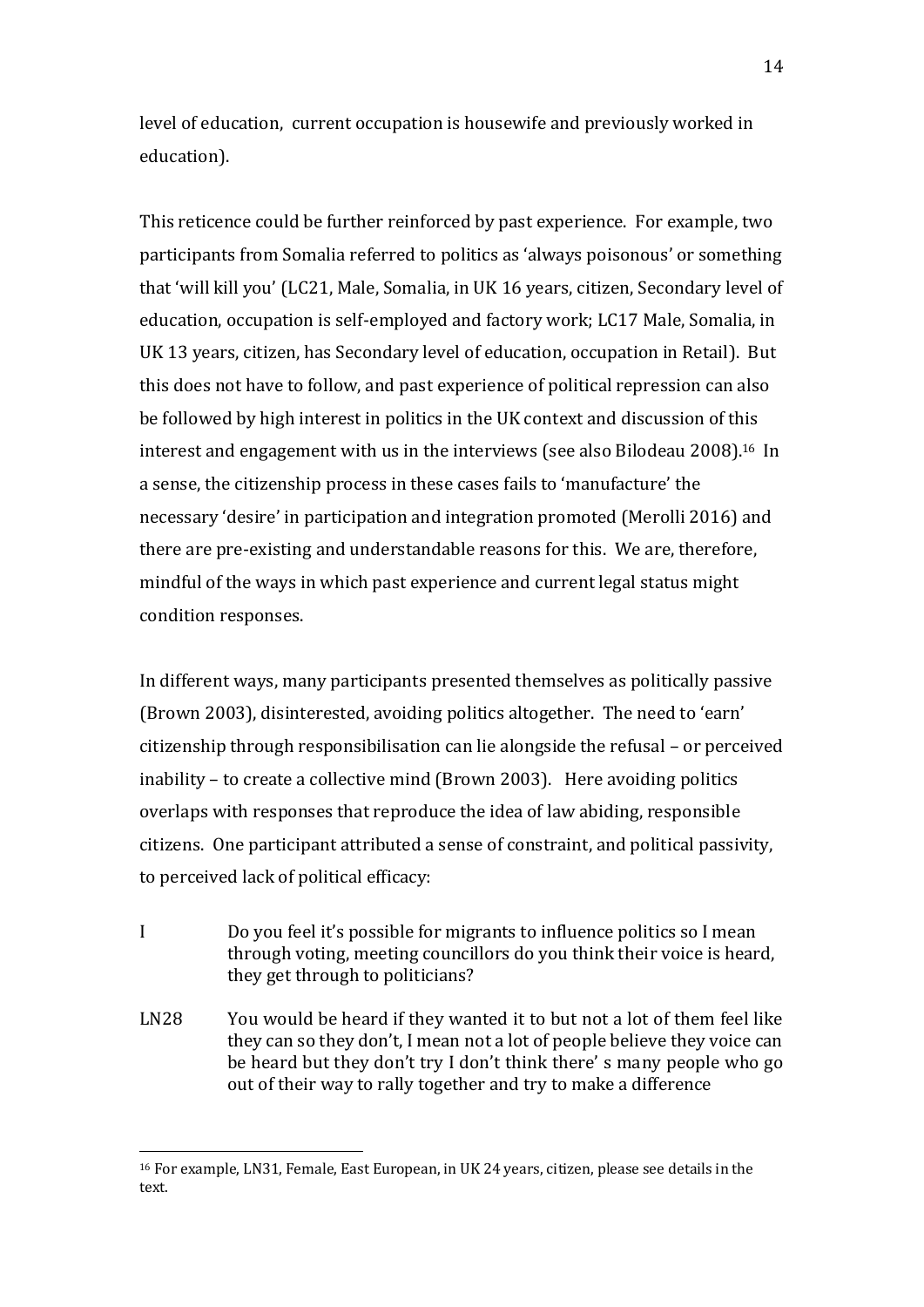(LN28, Male, Poland, in UK 11 years, EU citizen, level of education General National Vocational Qualification, occupation Administrative Role in private sector)

In another participant's experience, the political process is ultimately ineffective and instead he takes recourse to the legal apparatus (which he learned through his own experience of a conflict, not the test process):

LN45 I think it's better to have a good lawyer that can help

- I Than an MP
- LN45 Yes sure a solicitor helps you with things and it's better because here if something's wrong no one takes note but when you come with a solicitor behind you, they take note and they respect you
- I They can't ignore you like that
- LN45 They can't ignore you that's right, I am always worried

(LN45, Male, South American, in UK 10 years, EU citizen applying for ILR, occupation Skilled Trade, Postgraduate level of education)

As we will show in the next section, participants' narratives that reflect the neoliberal understanding of what it means to be an 'active citizen' (whether through the reproduction of official discourses or through the avoidance of politics) was by no means universal, however.

## **Alternative narratives of 'active citizenship'**

In her study of young British Muslim civil society activists' discourses on citizenship and belonging Anisa Mustafa finds 'normative ideas of civic duty that have congruence with state demands for "active citizenship" but with substantially divergent ideals. This research suggests participants incarnate 'active citizenship' but with reference to universal ideals informed by faith and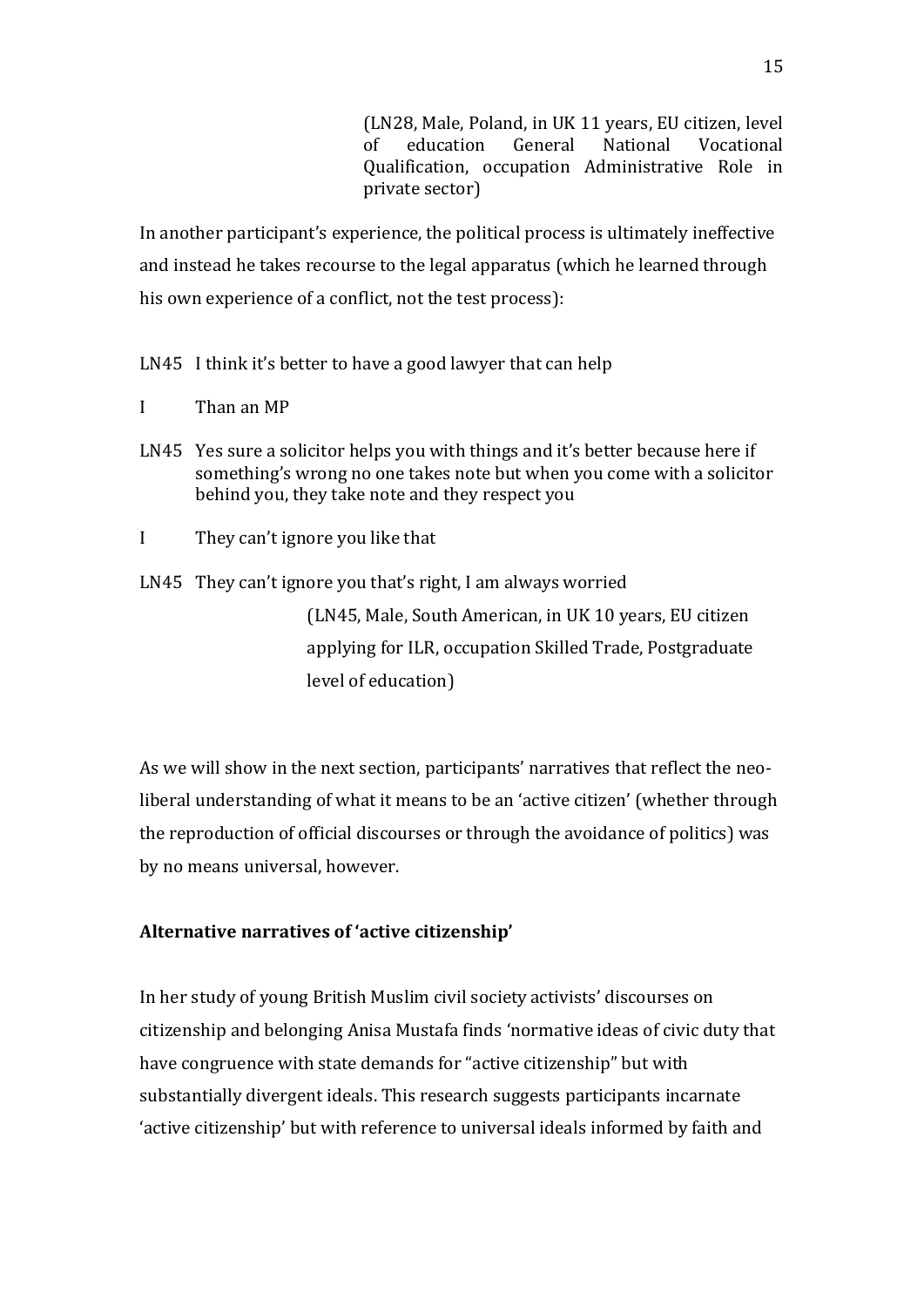universal humanity in contrast to neoliberal and national models of citizenship based on individual pursuit of success' (Mustafa 2016).<sup>17</sup>

Similarly, we find conceptions of active citizenship that diverge from and even explicitly reject the framework provided by the 'citizenship test process' yet can be understood as active nonetheless. While not 'rupturing' with the logic of citizenship itself (Byrne 2016; see also Isin 2008), they make their own meaning of citizenship on their own terms, albeit within limited parameters. We find these conceptions expressed in the practice of 'ordinary' politics (Neveu 2015) that participants defined for themselves. These were ways in which individuals carved out a separate space or definition that did not draw on the terms of the test's practicalities or the discourses surrounding it to define and enact citizenship and political engagement.

For example, citizenship and engagement were described as completely independent from the process:

I And did gaining citizenship make you look at politics any differently from before because you said actually something you were already interested in, yeah

- LN4 Yeah, no, no
- I OK not really
- LN4 I can show you getting the, taking the exam and getting the passport for me personally doesn't make me any less

I Or more

LN4 More, yeah

(LN4, Female, East Africa, in UK 19 years, citizen, University level education, occupation is Finance-related role)

The test of language and knowledge of life in the UK, and the process overall, are explicitly rejected as a means to foster active citizenship:

<sup>&</sup>lt;sup>17</sup> Others suggest: 'Very often participation patterns and engagement experiences of migrant youth diverted from the traditionally established norms. These findings correlate with an argument that conventional citizenship has declined across many societies resulting in a gradual erosion of trust, political participation and interest in politics' (Mansouri and Kirpitchenko 2016)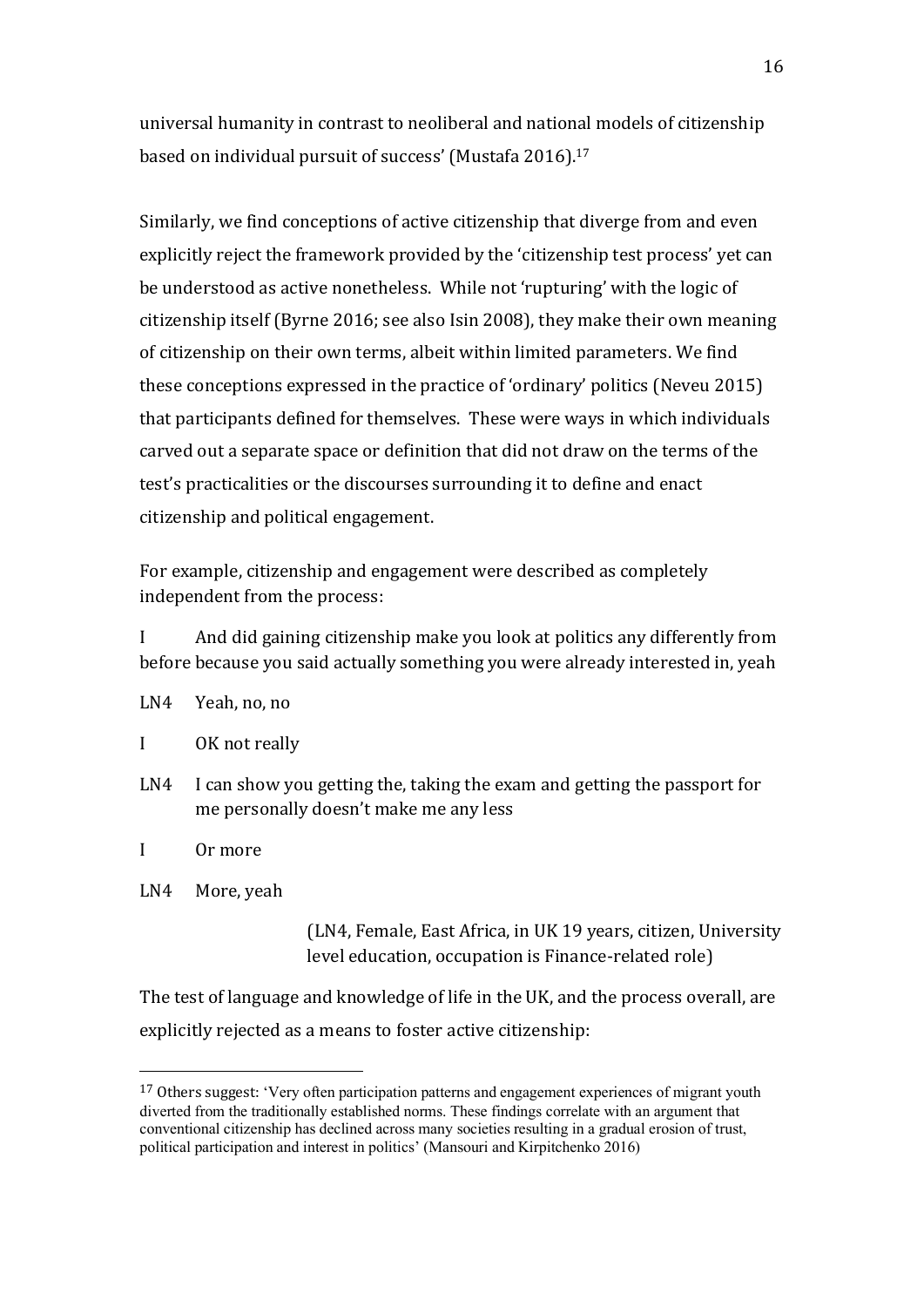- I: Okay. So, you mentioned you used the Citizens Advice Bureau.
- LN73: Yeah.
- I: Have you, have you used any other services like the local library, neighbourhood office, or even contacted a local councillor?
- LN73: For the citizenship?
- I: No, no, now we're talking about life…
- LN73: Yes, I've been, I used to live in Birmingham, and in London in two, three different boroughs, and every time I would register with my local library, I use the services, I try to engage with the community, I am a blood donor. So in that sense yeah, but that is no related to the citizenship because I was doing that before I became British and I still doing that, so it didn't change anything of my behaviour to be part of the community, be a positive member of the community.
- I: And did you remember learning anything about politics through the process?
- LN73: Of the citizenship?
- I: Yeah, do you remember anything about politics?
- LN73: No.

(LN73, Male, South American, in UK 8 years, citizen, University level of education, occupation is Consultant)

In some cases, participants' narratives directly challenge prescriptive and depoliticised neoliberal versions of active citizenship *as* a 'tick-box' exercise for applicants to citizenship. These participants use citizenship and forms of collective engagement and action that exceed or do not fit in the hegemonic idea of 'active citizenship'. <sup>18</sup> Political engagement for the collective good challenges an all-encompassing 'neoliberal' reading in which citizens are active only according to responsibilising principles, and otherwise seeking individual ends (see also Bassel and Emejulu, 2017). This group of participants believes in the

<sup>&</sup>lt;sup>18</sup> See also the broader literature on the political effects of naturalization: whether, and how, becoming a citizen of the country of residence prompts immigrants to engage with the political system (Street 2015; see also Bloemraad 2006).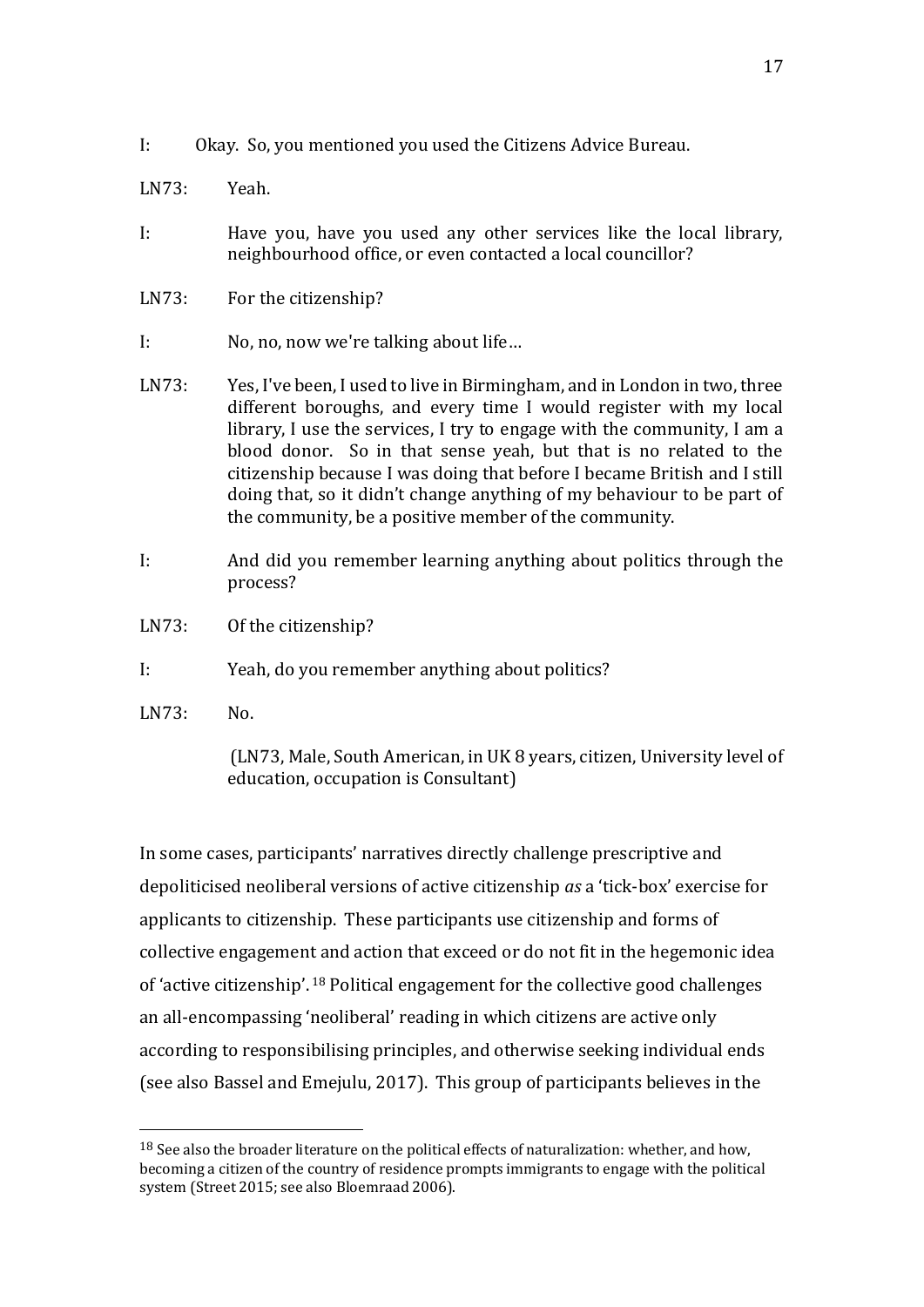possibility for migrants to 'make a difference' and saw this as a key responsibility as citizens. This belief may be a matter of individuals acting on pre-existing attitudes and dispositions toward political life that, for those who have naturalized, the status of citizen now formally enables. In the case of a woman who had experienced political repression in an East European country but is now politically engaged:

- I And do you think it's possible for migrants here to make a difference here in politics?
- LN31 Very much, absolutely I 100% agree because you live here, you affected by the politics and you can influence your politics to affect your community you have been given a right to vote and I think it's a duty to make your voice heard and make your views and doesn't like it then go and speak to councillors go and say that only doesn't make a difference only immigrants and the community so I think it will make difference

(LN31, Female, East European country, in UK 24 years, citizen, University level education, occupation in Social Services-related role)

Engagement in her case is a means of expressing political disagreement that can be effective, as an 'active' citizen who works on behalf of her community to effect change by lobbying political representatives. This contrasts with the repression she has known in the past, and is a way to ensure just, well-ordered institutions that will positively affect her 'community'.

From this perspective, being a citizen also means having a stake in electoral politics:

LN3 Oh yes, definitely because the first thing when you become as a British citizen you are right to vote and then you have a right to speak out, have challenge to fight whatever you right, then definitely make a difference like before for example maybe I didn't care who is coming as a Prime Minister, which party is going to win but now I vote

> (LN3, Female, Iran, in UK 18 years, citizen, level of education National Vocational Qualification, occupation Personal Service Occupation)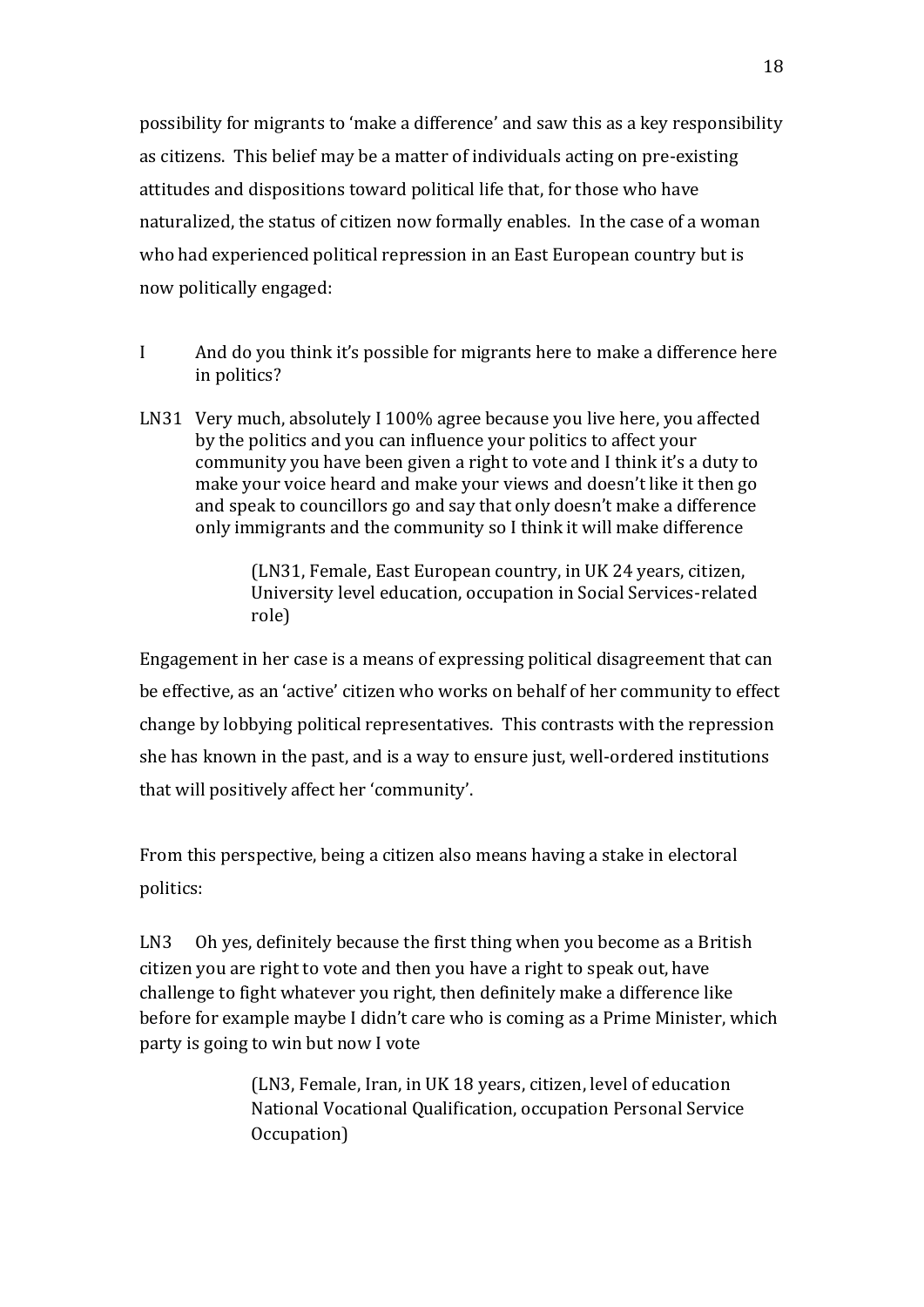This is an expression of critical, reflexive citizenship and contribution to public debate and institutions, not 'box ticking'. Voting can even enable direct criticism of underlying power relations when framed as an antidote to a climate hostile to migrants, where political engagement by new citizens can protect migrant families:

- I And so, we had the elections in May [2015]. Did you follow them with interest?
- LN50: Yes, yes.

I: And how, what was your, what did you make of it?

- LN50: Well, I made the, the result was terrible for, as much as I care about British immigration, it was, it was terrible. The promise of reducing the migrants from the hundreds of thousand to thousands…Which I don't know why they, why they had to put the policy in the first place. It's causing a lot of harm, separating a lot of families. It's creating a society which is polarised to whether you are a migrant or married to a migrant. It doesn't feel welcome, you don't feel welcome if you're a migrant. That's my opinion. So I was following the election. And at the end of, yeah, I was following the election. I wasn't very happy with the results.
- I Would you encourage your next generation, children, whatever, would you encourage them to be voting here?
- LN50: Absolutely, and I will tell them the reason why it can affect themselves, or their families in terms immigration

 $(LN50, Male, Central American, in UK 13 years<sup>19</sup>, applying for$ ILR, postgraduate level of education, occupation Legal Professional)

This case is especially significant since the participant was a solicitor with extensive experience of dealing with immigration law and its effects in everyday life. This person's critical capacities were not formed or enhanced through studying for the Life in the UK test, which in the interview he did not identify as a political resource. He identifies voting as a means for collective resistance and expresses this as a responsibility of future generations to themselves and their families, and to a society 'which is polarised'. He is responsible rather than

<sup>&</sup>lt;sup>19</sup> We note with interest cases in which participants expressed this attitude and had been in the UK for a long time.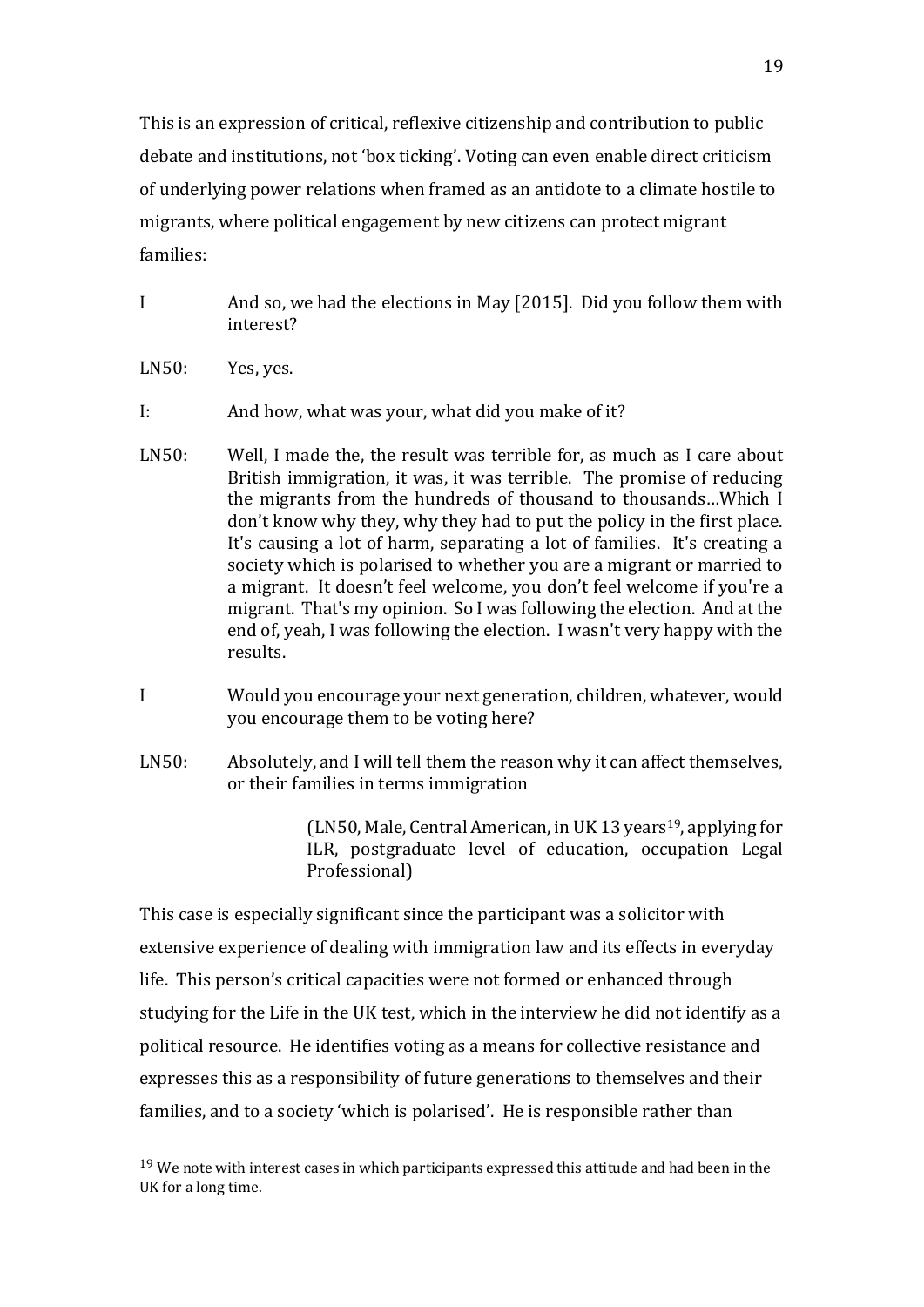responsibilised, to act collectively and effect change despite not having himself the right to vote.

In other cases this articulation was more subtle, taking the form of 'ordinary' less visible forms of active citizenship. Participants who described themselves as uninterested in politics and not engaged actively in political life – and positioned themselves as politically passive – then provided multiple examples of 'helping' in their communities and described themselves in active citizen terms that they did not connect in any way to the process, which they did not see as a political resource (see also Bassel and Khan, under review). 20

Relating to community leads to advocacy and engagement:

Firstly, because I attended English classes from the first day that I arrived. I became a volunteer in a Latin American association so that already gave me contact with the community in some ways I had advantages compared to other people in the sense that what I am going to know, to write for example there are people who can't do it. Firstly, I study and I study and try in English and I went to a course about rights of citizens, in this country and then I anything I want. I had a qualification I got here as an interpreter, community interpreter, so I mixed a lot with the community, all the time, all the time, all the time, permanently in different ways. All the time

> (LN55, Female, South American, in UK 12 years, citizen, University level of education, no current occupation though previously had worked in Management role in private sector)

The core of this social and political action is informal, made on their own terms and arguably they would have done this anyway whether or not they went through the test process, particularly the final example in which the participant becomes an advocate for her community. In the process of undertaking the test, and then giving advice about it, forms of solidarity emerge despite the structure and nature of the process, not because of it. These are 'hot' forms of knowledge

 $20$  Examples include helping new migrants in the community to learn English and access services for children (LN21; LN32); getting involved in parents' committees at school, housing committees in the neighbourhood, organizing street parties as well as own cultural community (LN31).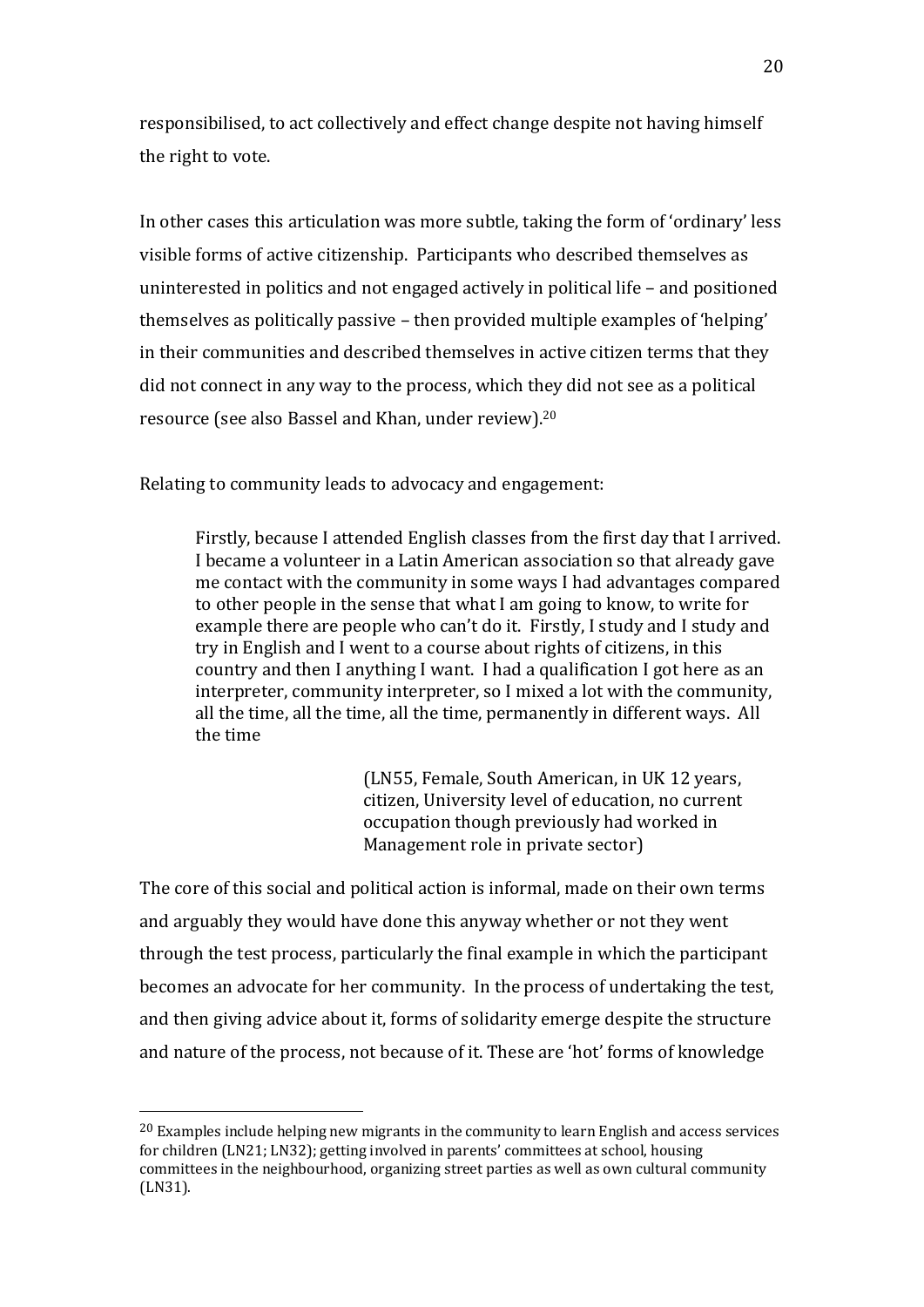(Ball and Vincent 1988) – about the test, rather than in the test – that are transmitted through communities, requiring engagement with others. When asked what advice she would give to someone undertaking the naturalization process, this South American woman responds with her reflections on her experience and her desire to help others:

LN44 What advice would I give if they want to come… because we all have the right to dream, if I was advising someone I would help but if I saw someone who could suffer I would suggest to them another form of surviving here. But I think it's complex because to burst the dream is very sad and all we dream …I see it for the people who go to courses and without a little bit of English I see it being very difficult…But however wants to, will find a way, fight, insist, insist and meet people who are tolerant…. the experience I have met intellectual people or I have met people, who on the contrary, don't know anything simply housewives, a person working in the field who had never worked for a company, for all those statuses it's a process. I have met people who have all come here and for whom it's a suffering because they thought it was a paradise and they have to fight for things. And to sit down someone from the two extremes is very difficult to advise them but I like to help and this is my experience. Yes, don't go there because it's tough so I would like to help. It's worth helping without expecting a big change, it's all that I was grateful for

> (LN44, Female, South American, in UK 25 years, citizen, level of education College, occupation Nursing and Midwifery Professional)

Solidarity emerges around the mechanics of the process itself in forms of collective support to negotiate the hurdles. This happens in ways that do not follow the script of the Life in the UK handbook, not least through the use of other languages that have been seen to be problematic in the past. For example, speaking Bengali in the home was deemed to contribute to the 'parallel lives' condemned in the Cantle report, a failure of social cohesion (Khan 2019). Yet in the following example it is through these 'other' languages that people navigate the process collectively:

I Now we're interested in your community, do you help other people in your community?

LN20 Yes, I help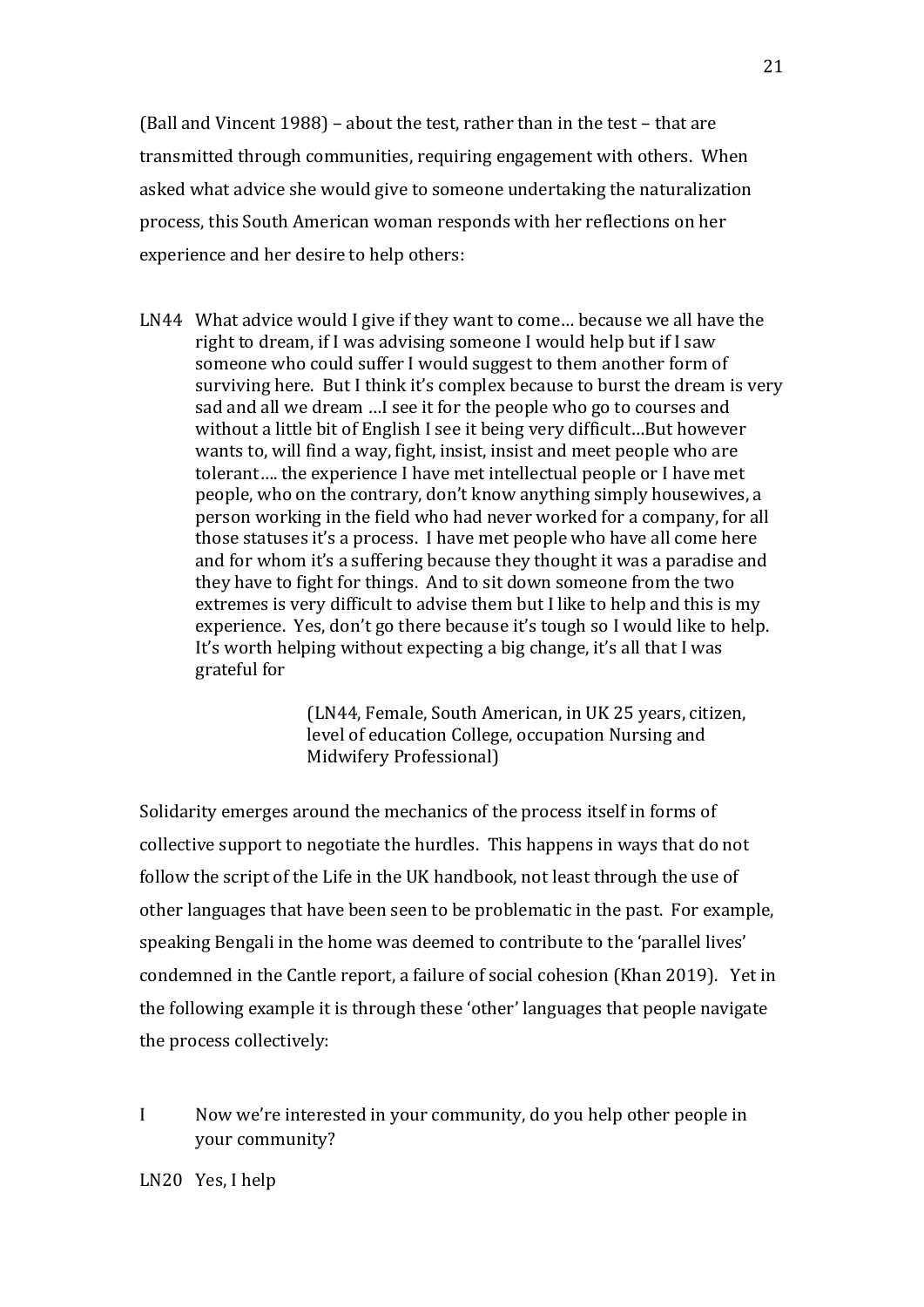- I How do you do that?
- LN20 Like when we come in the college we sit in the canteen and some other people like they don't understand something we are Bengali so we talk Bengali and then he or she told me I can't understand this so I help them like this
- I Or you give them advice
- LN20 Or by number on Whatsapp

(LN20, Female, Bangladesh, in UK 4 years, ILR, level of education Secondary, reported no occupation)

These expressions run counter to the responsibilised subject who must selfgovern themselves through a process that is to benefit them by recognizing them as 'deserving' on individual, and not collective, terms.<sup>21</sup>

Different value systems are invoked in our study, recalling the origins of the test process, and referring to alternative repertoires and collective practices of solidarity and critical citizenship. Mustafa also identifies coexistence of competing reflections and divergence in 'the values and priorities that guided the participants' normative ideas of citizenship' (Mustafa 2016: 464-5). The ways participants position themselves through these accounts are windows into the ways potential citizens and new citizens identify as political actors within, against, and independently of the citizenship test process. In turn, they indicate the competing, unsettled understandings of what counts as 'active'. These forms of collective engagement and action *within the process* can in fact exceed or do not fit in the hegemonic idea of 'active citizenship'.

## **Conclusion**

In this paper, we have argued that the coexistence of different responses to the

 $^{21}$  It is also another example in which the language practices and repertoire of multilingualism, a supposed cause of fragmentation, is actually necessary for community building (Khan 2019). Such divergence from the politically ascribed one nation-one language ideology reflects the idealized nature of discursively constructing nations as only able to function monolingually.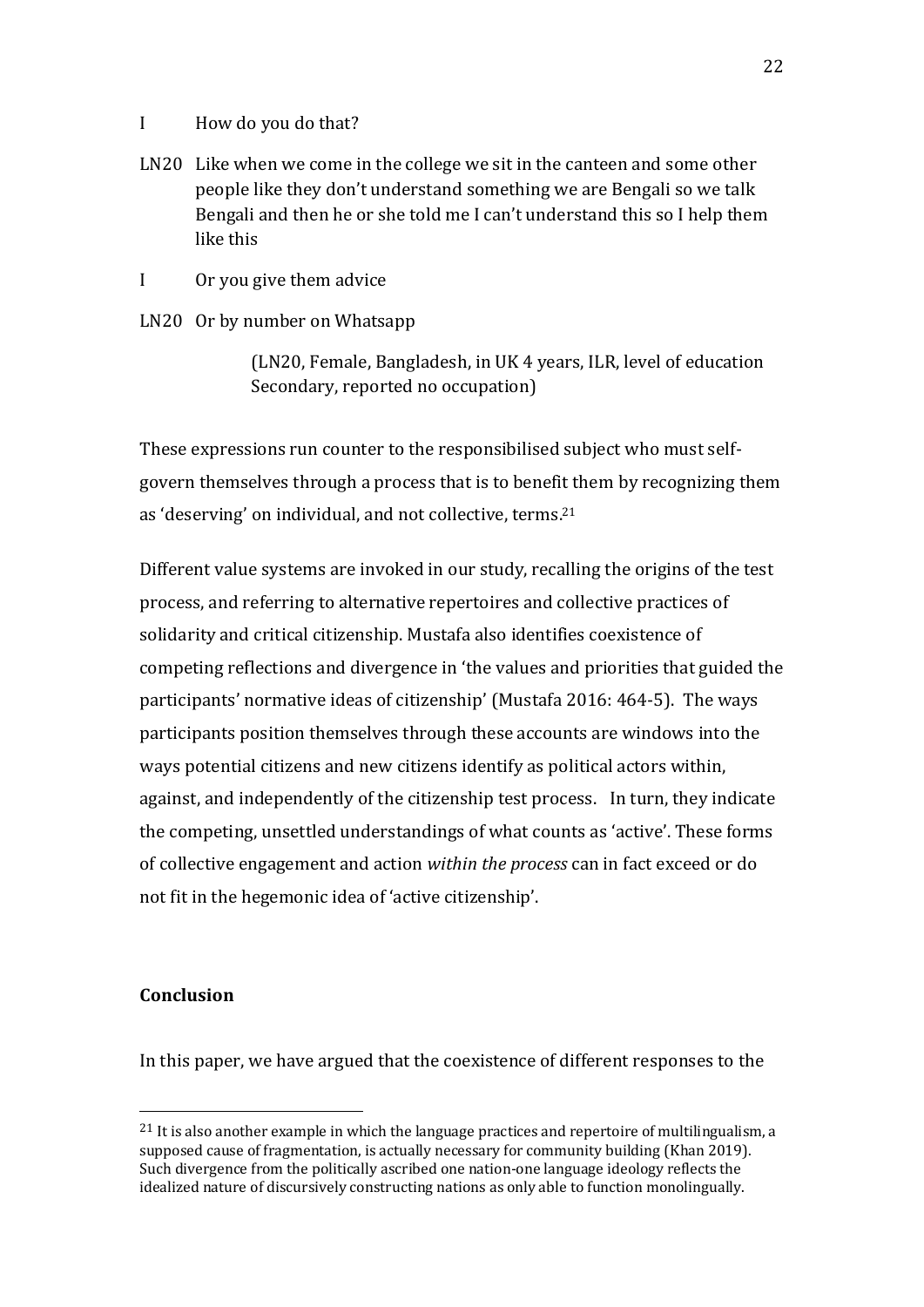state injunction to become an 'active citizen' shows that migrants going through the citizenship test process experience this policy instrument in unsettling and contradictory ways. The specific injunction to 'active citizenship' must therefore be understood as always *in the making* (Clarke et al. 2014), always invested with meanings that are reworked, refashioned and realigned in specific times and places and disputed by different actors (Clarke et al. 2014: 6).

This is a British story that is politically, culturally and historically located across successive governments (New Labour, Liberal Democrat-Conservative, Conservative) but also a broader narrative of 'deserving citizenship' that resonates across national contexts (van Oers 2013; Monforte et al. 2019).

In the UK context, with the intensification of citizenship as a technology of governance in the last decades (Tyler and Marciniak, 2013: 144), it is significant that the responses explored in this article challenge as well as confirm prescriptive and depoliticised neoliberal versions of active citizenship *as* a 'tickbox' exercise for applicants to citizenship. The citizens revealed here are multiple and co-exist: active participants in formal political life alongside disengaged (and even fearful) non-participants as well as participants looking for alternative forms of engagement in public life. The process itself is endorsed, questioned, and arguably serves as a tool of discipline in teaching lawabidingness as well as opening some avenues for critique through which the neoliberal understanding of what it means to be an 'active citizen' is exceeded and challenged, in sometimes quite 'ordinary' and everyday ways.

The unsettling experience of the 'Life in the UK' test – and in particular the idea of becoming an 'active citizen' – has particular future relevance in the ongoing Brexit context when understandings of the political community and what it means to belong are challenged across the political spectrum. Bridget Anderson (2013) argues that hierarchies of belonging and of exclusion are not stable and need to be constantly performed and reiterated. Both the 'Failed Citizen' and 'Non-Citizen' are citizenship's 'Others', and used to discipline each other e.g. the hardworking immigrant used as an example to the 'lazy' welfare dependent. Our exploration shows uncertainties and contradictions in responses by migrants

23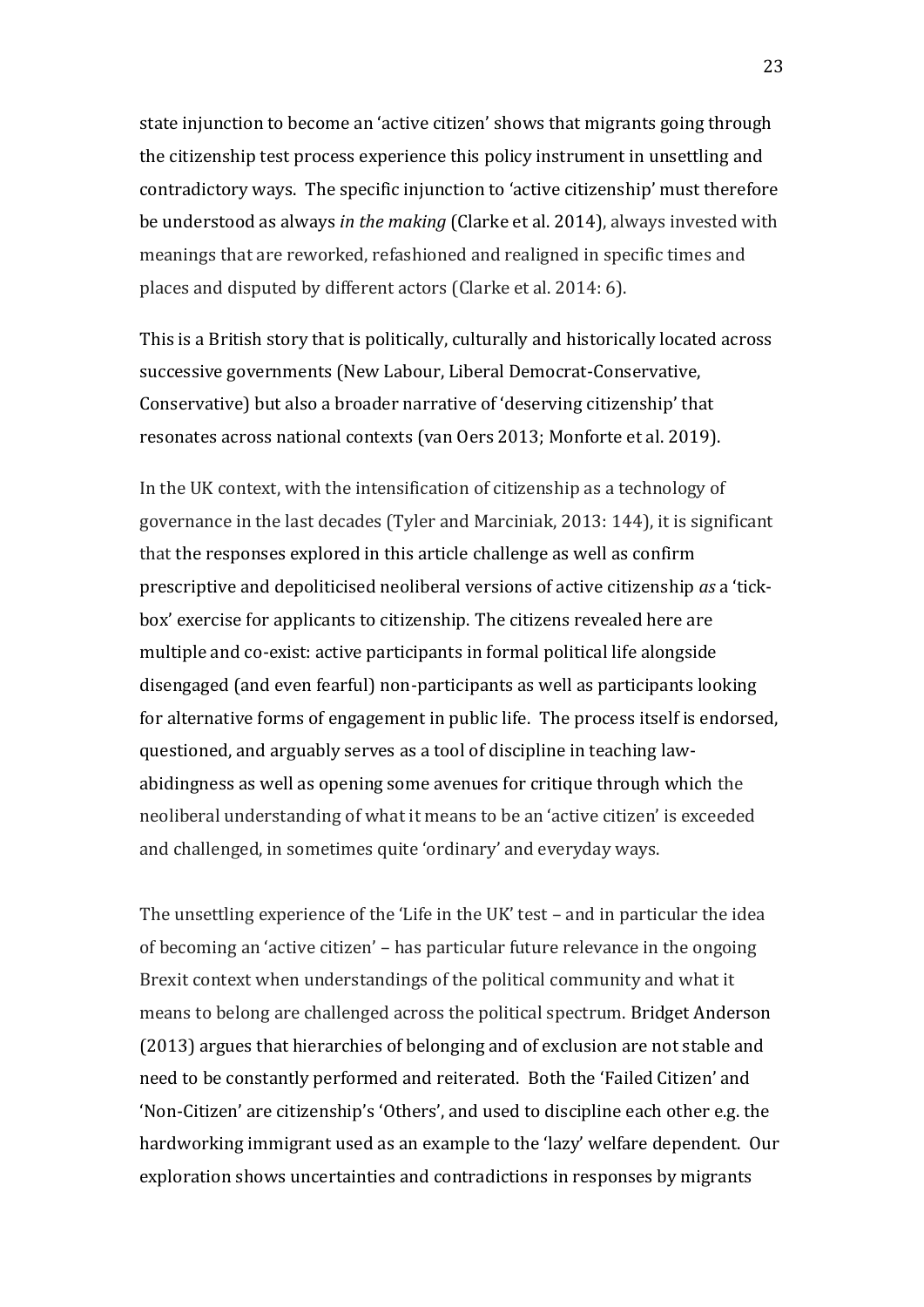who aspire to citizenship. These uncertainties and contradictions can open up the possibility to identify commonalities rather than differences with those who are already formally citizens. This challenges the distinction between Non- and Failed Citizens, who are defined as outsiders to the community of value from outside by exclusion and from inside by failure, respectively (Anderson 2013). This can open a path away from competition for privileges (Anderson 2015) toward questioning the whether and how one should be 'active' or not, and what role 'active citizenship' should play in defining political communities.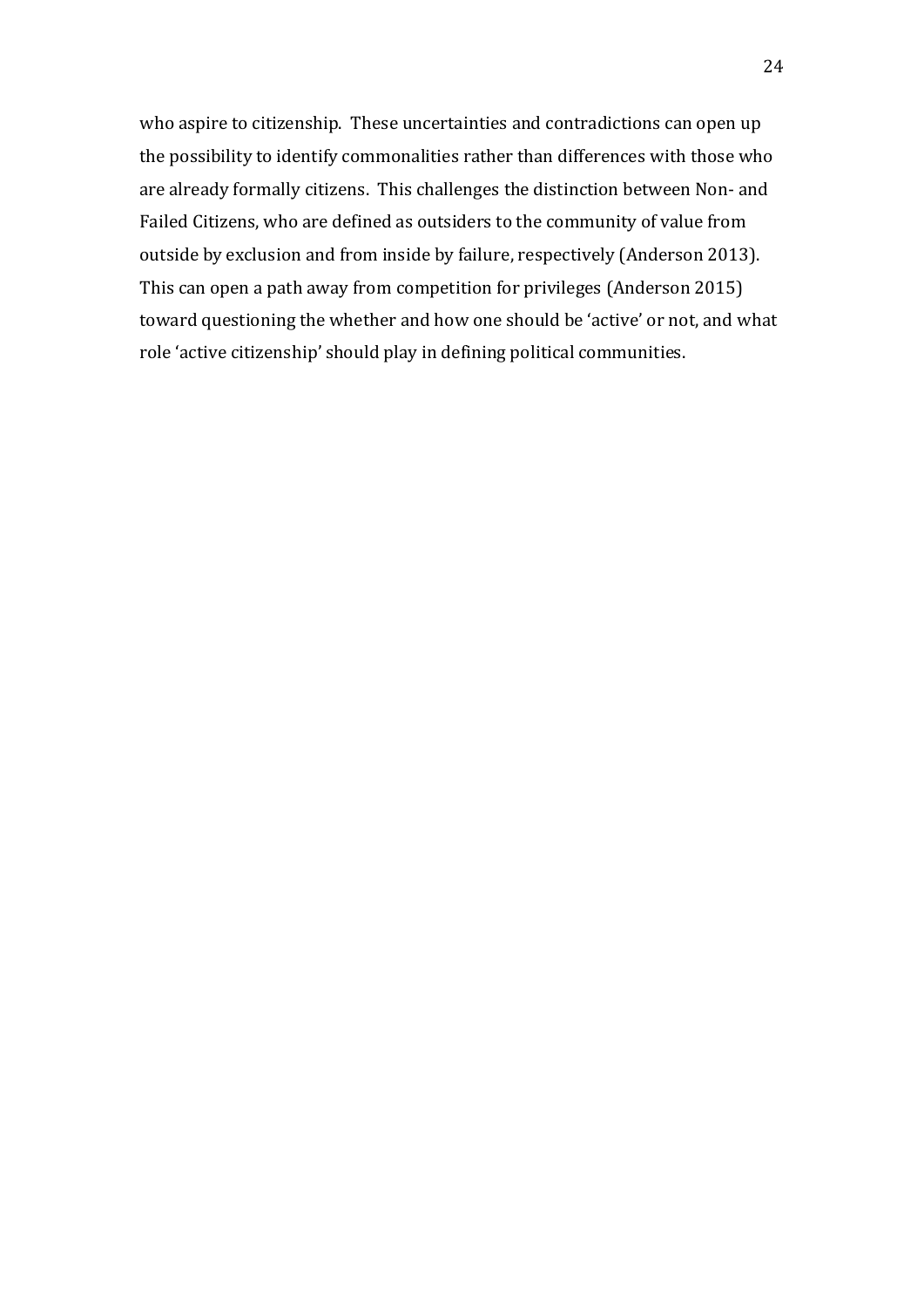#### **WORKS CITED**

Anderson, B. (2013). *Us and Them? The Dangerous Politics of Immigration Control*. Oxford: OUP.

--. (2015). 'Immigration and the Worker Citizen.' In B. Anderson and V. Hughes (Eds.) *Citizenship and Its Others*. London: Palgrave. 41-70.

Bartram, D. (2019). "The UK Citizenship Process: Political Integration or Marginalization?" *Sociology* 53(4): 671-688.

Bassel, L. (forthcoming). 'Gender, Naturalisation and Deserving Citizenship' in *The Palgrave Handbook of Gender and Migration: global perspectives*. Eds. Nicola Piper and Claudia Mora. London: Palgrave MacMillan.

Bassel, L. (in progress). *Citizenship, power and politics*. Manchester: MUP. Under contract.

Bassel, L. and Emejulu, A. (2017) *Minority Women and Austerity: Survival and Resistance in France and Britain*. Bristol: Policy Press.

Bassel, L. and Khan, K. (under review). 'Becoming British Citizens in the context of austere citizenship: Pluralised and Individual Possibilities.' Manuscript on file with authors*.*

Bassel, L., Monforte, P., Khan, K. (2018) 'Making Political Citizens? Migrants' Narratives of Naturalisation in the United Kingdom' *Citizenship Studies* 22(3): 225-242.

Bilodeau, A. (2008). 'Immigrants' voice through protest politics in Canada and Australia: Assessing the Impact of Pre-migration Political Repression.' *Journal of Ethnic and Migration Studies* 34(6): 975-1002.

Bloemraad, I. (2006). *Becoming a citizen: incorporating immigrants and refugees in the United States and Canada*. Berkeley: University of California Press.

Brown, W. (2003). "Neo-liberalism and the End of Liberal Democracy." *Theory and Event* 7(1).

Byrne, B. (2014). *Making Citizens. Politics of Identity and Citizenship*. Basingstoke: Palgrave Macmillan.

Byrne, B. (2016). 'Testing Times: The Place  $\overline{\mathbb{F}}$  of the Citizenship Test in the UK Immigration Regime and New Citizens' Responses to it' *Sociology* 1-16.

Clarke, J., and Newman, J. (2009). "Narrating Subversion, Assembling Citizenship." In M. Barnes and D. Prior (Eds.), *Subversive Citizens. Power, Agency and Resistance in Public Services*. London: Policy Press, 67–82.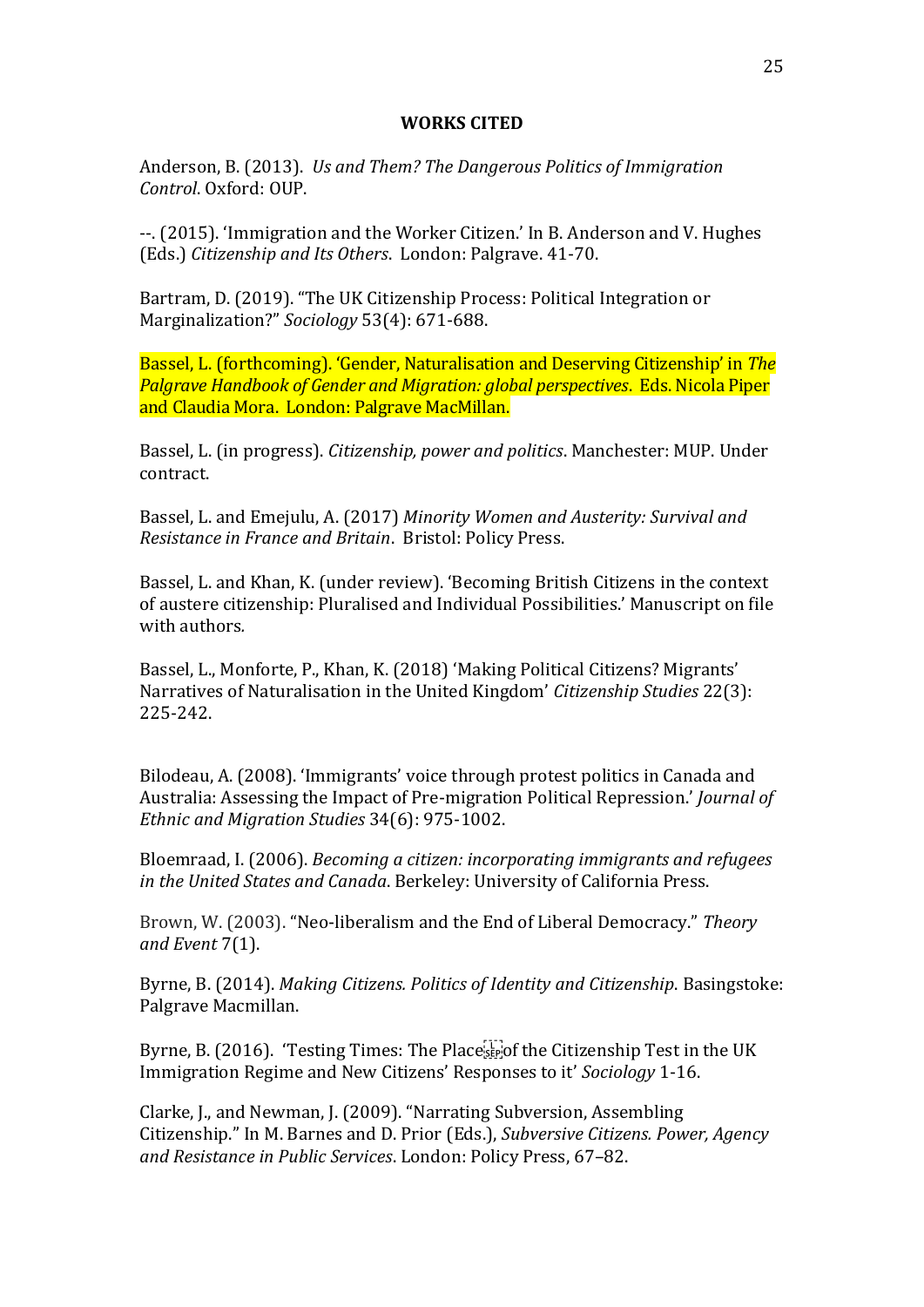Clarke, J., Coll, K., Dagnino, E. and Neveu, C. (2014). *Disputing Citizenship*. Bristol: Policy Press.

Crick, B. (2010). "Civic republicanism and citizenship: The challenge for today". In B. Crick & A. Lockyer (Eds.), *Active citizenship: What could it achieve and how?* Edinburgh: Edinburgh University Press, 16-25.

Davies, J. S. (2012). "Active Citizenship: Navigating the Conservative Heartlands of the New Labour Project." *Policy & Politics* 40 (1): 3–19.

Derrida, J. (1998). *Monolingualism of the Other: or, The Prosthesis of Origin.* (Translated by P. Mensah). Stanford, California: Stanford University Press.

El-Enany, N. (2020). *(B)ordering Britain: Law, race and empire.* Manchester: Manchester University Press.

Fortier A-M. (2008). *Multicultural Horizons: Diversity and the Limits of the Civil Nation*. London: Routledge.

Fortier, A-M. (2017). ''The psychic life of policy: desire, anxiety, and 'citizenisation' in Britain.', *Critical Social Policy* 37 (1): 3-21.

Fortier, A-M. (2018). 'On (Not) Speaking English: Colonial Legacies in Language Requirements for British Citizenship', *Sociology* 52(6): 1254–1269

Fuller, S., Kershaw, P. and Pulkingham, J. (2008). 'Constructing 'active citizenship': single mothers, welfare, and the logics of voluntarism.' *Citizenship studies* 12 (2), 157–176.

Garthwaite, K. (2017). '"I feel I'm giving something back to society": Constructing the "Active Citizen" and Responsibilising Foodbank Use.' *Social Policy & Society*  16(2): 283-92.

Home Office. (2002). *Secure Borders, Safe Havens: Integration with Diversity in Modern Britain*. London: HMSO.

Home Office (2015). *Life in the United Kingdom. A guide for new residents*. 3rd edition. London: The Stationary Office.

Independent Community Cohesion Review Team. (2001). *Community Cohesion: Report of the Independent Review Team* (The Cantle Report). London: Home Office.

Isin, E.F. (2008). 'Theorizing acts of citizenship.' In: E.F. Isin and G.M. Nielsen (eds.) *Acts of Citizenship*. London: Zed Books, 15–43.

Joppke, C. (2007). 'Beyond National Models: Civic Integration Policies for Immigrants in Western Europe.' *West European Politics* 30 (1): 1–22.

Khan, K. (2019). *Becoming a Citizen: Linguistic Trials and Negotiations.* London: Bloomsbury.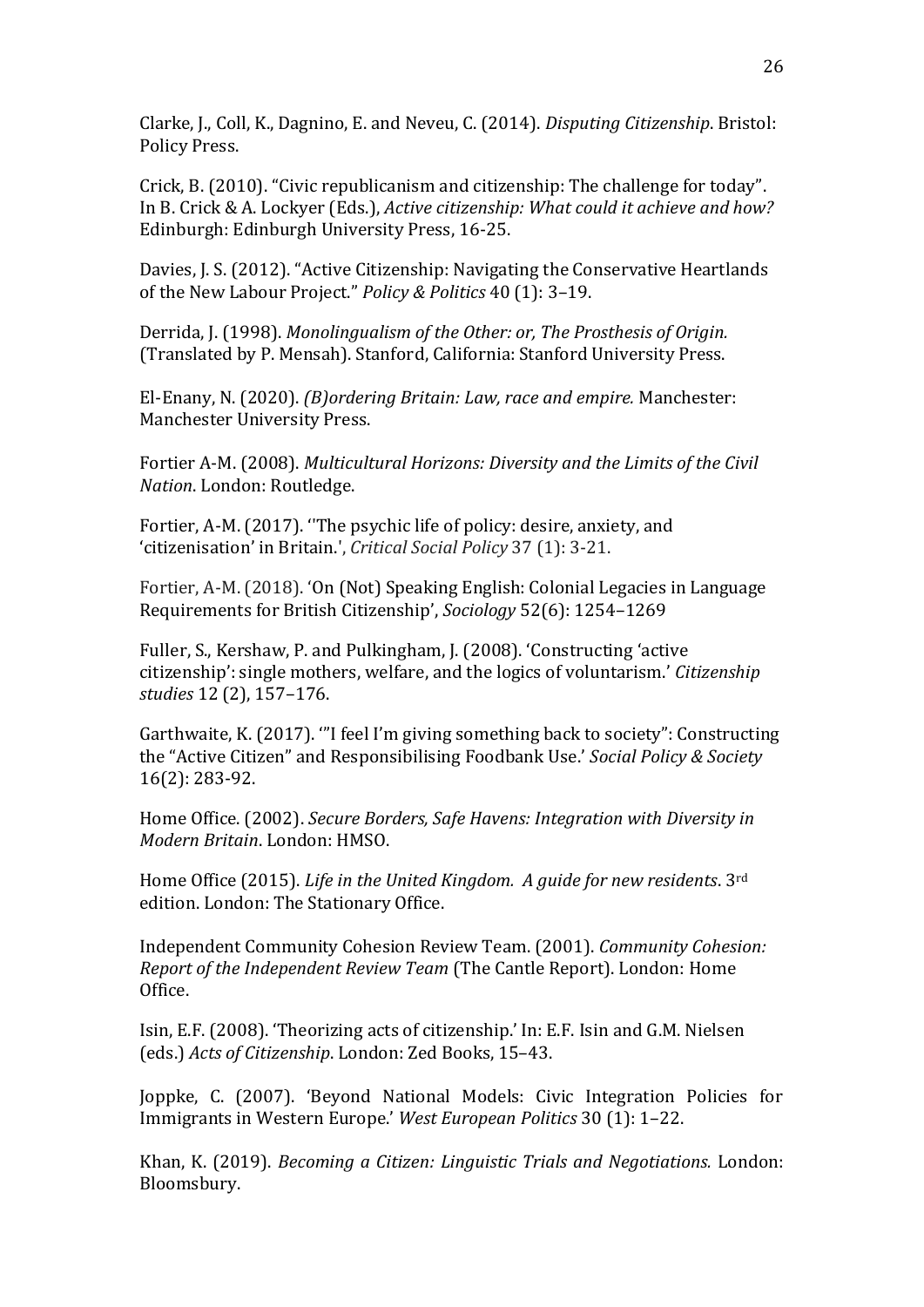Khan, K. and McNamara, T. (2017). 'Citizenship, Immigration Laws and Language.' In S. Canagarajah (ed). *The Routledge Handbook of Migration and Language*. Abingdon: Routledge. 451- 467

Kiwan, D. (2008). "A Journey to Citizenship in the United Kingdom." International Journal of Multicultural Societies 10(1): 60-75.

Kostakopoulou, D. (2010). "Matters of Control: Integration Tests, Naturalisation Reform and Probationary Citizenship in the United Kingdom." *Journal of Ethnic and Migration Studies* 36(5).

Lemke, T. (2001). 'The birth of bio-politics:' Michel Foucault's lecture at the College de France in neo-liberal governmentality. *Economy and Society* 30(2), 190-207.

Löwenheim, O. and Gazit, O. (2009). 'Power and Examination: A Critique of Citizenship Tests.' *Security Dialogue* 40 (2): 145–167.

Marinetto, M. (2003). 'Who Wants to be an Active Citizen? The Politics and Practice of Community Involvement.' *Sociology* 37(1): 103–120

Mansouri, F., Kirpitchenko, L. (2016) 'Practices of active citizenship among migrant youth: beyond conventionalities.' *Social Identities*, 22:3, 307-323

McNamara, T., and Roever, C. (2006). *Language Testing: The Social Dimension*. Oxford: Blackwell Publishing.

Meehan, E. (2010). Active citizenship: For integrating the immigrants. In B. Crick & A. Lockyer (Eds.), *Active citizenship: What could it achieve and how?*). Edinburgh: Edinburgh University Press, 112–128,

Meer, N., Mouritsen, P. Faas, D. de Wytte, N. (2019) "Examining 'Postmulticultural' and Civic Turns in the Netherlands, Britain, Germany, and Denmark." *Ethnicities* 19(4): 632-653.

Menjívar, C. and Lakhani, S. M. (2016). 'Transformative Effects of Immigration Law: Immigrants' Personal and Social Metamorphoses through Regularization.' *American Journal of Sociology* 121:6.

Merolli, I.L. (2016). Manufacturing desire and producing (non-)citizens: integration exams in Canada, the UK and Netherlands. *Citizenship Studies,* 20 (8), 957-972.

Monforte, P., Bassel, L. and Khan, K. (2019). 'Deserving citizenship? Exploring migrants' experiences of the 'citizenship test' process in the United Kingdom' *British Journal of Sociology* 70(1), 24-44.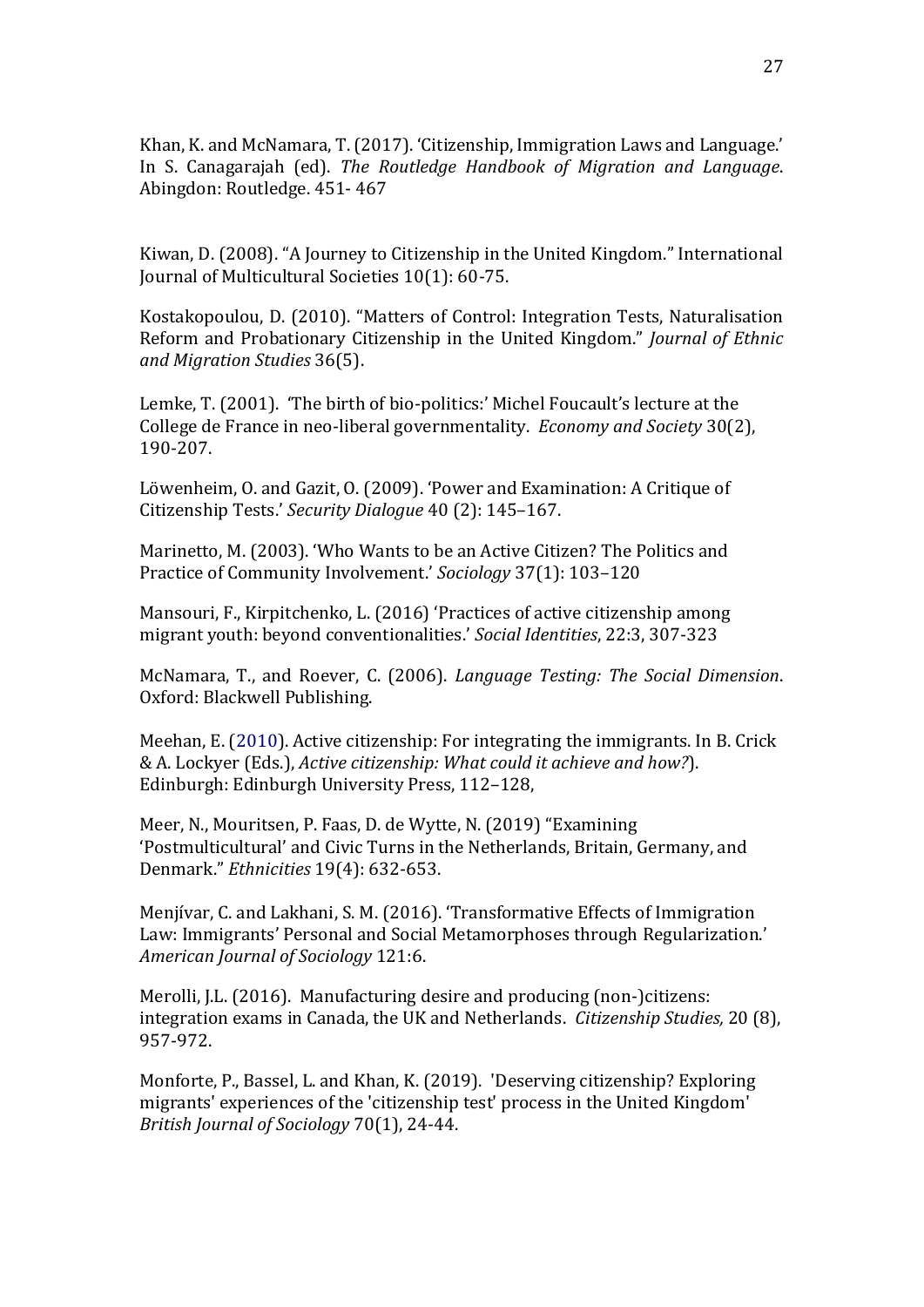Mustafa, A. (2016). 'Active citizenship, dissent and civic consciousness: young Muslims redefining citizenship on their own terms.' *Identities: Global Studies in Culture and Power* 23(4), 454-69.

Neveu, C. (2015). 'Of ordinariness and citizenship processes.' *Citizenship Studies* 19:2: 141-154.

Perri, T.6, Fletcher-Morgan, C., and Leyland, K. (2010). "Making People More Responsible: The Blair Governments' Programme for Changing Citizens' Behaviour." *Political Studies* 58 (3): 427–449.

Puzzo, C. (2016). 'UK Citizenship in the Early 21st Century: Earning and Losing the Right to Stay' *Revue Française de Civilisation Britannique* 21:1

Room, G. (2016). 'Nudge or Nuzzle? Improving decisions about active citizenship' *Policy Studies* 37(2): 113-28.

Ryan, B. (2008). Integration requirements: a new model in migration law*. Journal of Immigration Asylum and Nationality Law* 22(4): 303-16.

Schinkel, W. and van Houdt, F.. (2010). 'The Double Helix of Cultural Assimilationism and Neo-Liberalism: Citizenship in Contemporary Governmentality.' *The British Journal of Sociology* 61 (4): 696–715.

Scott, M. (2011). 'Reflections on "The Big Society"' *Community Development Journal* 46(1): 132–137.

Street, A. (2015). 'The Political Effects of Immigrant Naturalisation' *International Migration Review* (Fall): 1-21.

Thaler, R. H., and Sunstein, C. R. (2009). *Nudge: Improving Decisions about Health, Wealth, and Happiness*. Rev. ed. London: Penguin.

Turner, J. (2014). 'Testing the liberal subject: (in)security, responsibility and "selfimprovement" in the UK citizenship test.' *Citizenship Studies* 18(3-4): 332-348.

Turner, B. (2016). 'We are all denizens now: on the erosion of citizenship' *Citizenship Studies* 20(6-7): 679-92.

Tyler, I., and Marciniak, K. (2013). "Immigrant Protest: An Introduction." *Citizenship Studies* 17 (2): 143–156.

Van Houdt, F., Suvarierol, S. and Schinkel, W. (2011). 'Neoliberal communitarian citizenship: Current trends towards "earned citizenship" in the United Kingdom, France and the Netherlands.' *International Sociology* 26(3): 408–432.

Van Oers, R. (2013). *Deserving Citizenship. Citizenship Tests in Germany, the Netherlands and the United Kingdom*. The Hague: Brill.

Vink, M. P., and de Groot, G. (2010). 'Citizenship Attribution in Western Europe: